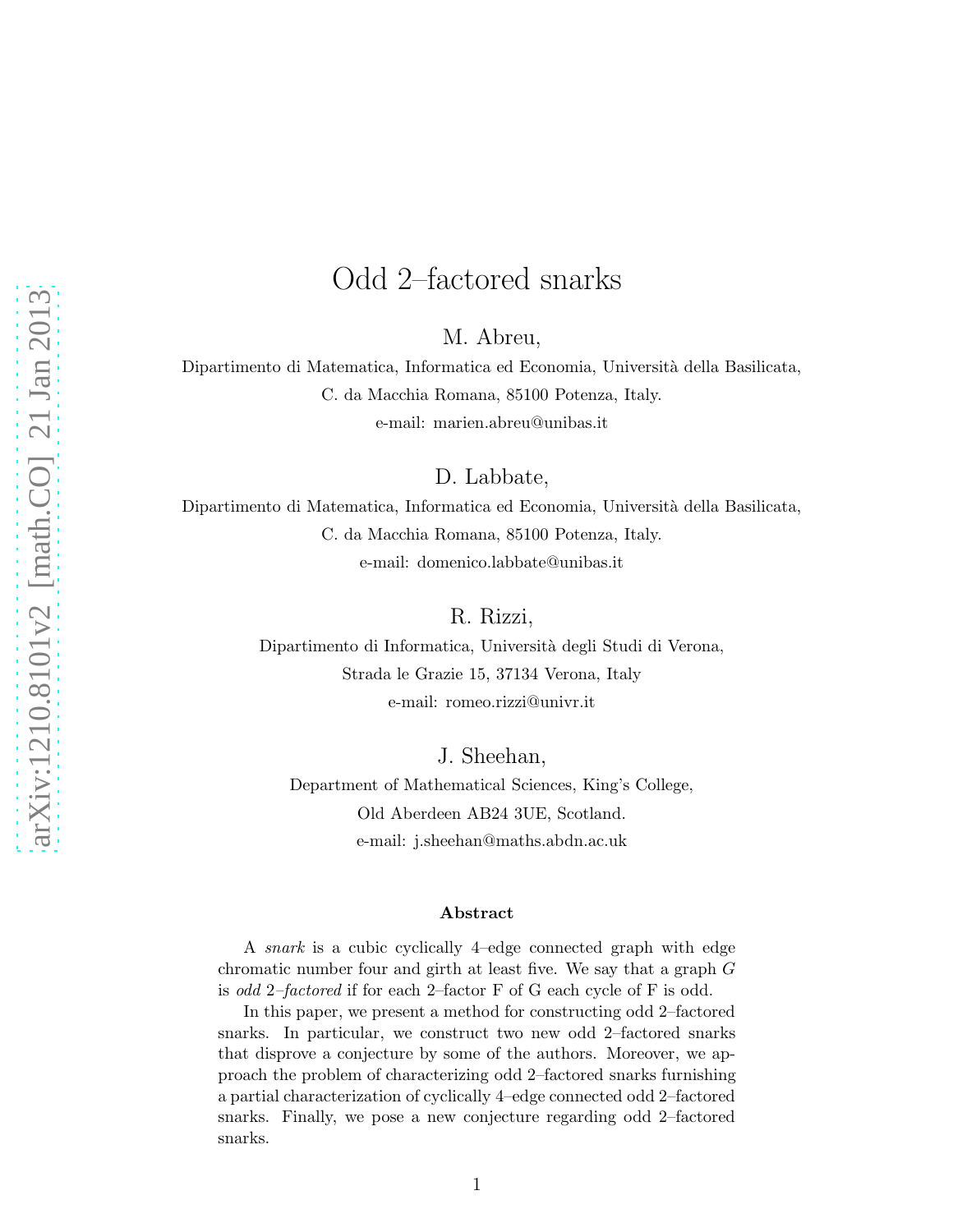### 1 Introduction

All graphs considered are finite and simple (without loops or multiple edges). We shall use the term multigraph when multiple edges are permitted. For definitions and notations not explicitly stated the reader may refer to [\[10\]](#page-18-0).

A snark (cf. e.g. [\[24\]](#page-19-0)) is a bridgeless cubic graph with edge chromatic number four (by Vizing's theorem the edge chromatic number of every cubic graph is either three or four so a snark corresponds to the special case of four). In order to avoid trivial cases, snarks are usually assumed to have girth at least five and not to contain a non–trivial 3–edge cut (i.e. they are cyclically 4–edge connected).

Snarks were named after the mysterious and elusive creature in Lewis Caroll's famous poem The Hunting of The Snark by Martin Gardner in 1976 [\[20\]](#page-19-1), but it was P. G. Tait in 1880 that initiated the study of snarks, when he proved that the four colour theorem is equivalent to the statement that no snark is planar [\[34\]](#page-20-0). The Petersen graph  $P$  is the smallest snark and Tutte conjectured that all snarks have Petersen graph minors. This conjecture was confirmed by Robertson, Seymour and Thomas (cf. [\[31\]](#page-19-2)). Necessarily, snarks are non–hamiltonian.

The importance of the snarks does not only depend on the four colour theorem. Indeed, there are several important open problems such as the classical cycle double cover conjecture [\[32,](#page-19-3) [33\]](#page-19-4), Fulkerson's conjecture [\[16\]](#page-18-1) and Tutte's 5–flow conjecture [\[35\]](#page-20-1) for which it is sufficient to prove them for snarks. Thus, minimal counterexamples to these and other problems must reside, if they exist at all, among the family of snarks.

Snarks play also an important role in characterizing regular graphs with some conditions imposed on their 2–factors. Recall that a 2–factor is a 2– regular spanning subgraph of a graph G.

A graph with a 2–factor is said to be 2–factor hamiltonian if all its 2– factors are Hamilton cycles, and, more generally, 2–factor isomorphic if all its 2–factors are isomorphic. Examples of such graphs are  $K_4$ ,  $K_5$ ,  $K_{3,3}$ , the Heawood graph (which are all 2–factor hamiltonian) and the Petersen graph (which is 2–factor isomorphic). Moreover, a pseudo 2–factor isomorphic graph is a graphs G with the property that the parity of the number of cycles in a 2–factor is the same for all 2–factors of G. Examples of these graphs are  $K_{3,3}$ , the Heawood graph  $H_0$  and the Pappus graph  $P_0$  (cf. [\[3\]](#page-18-2)). Several papers have addressed the problem of characterizing families of graphs (particularly regular graphs) which have these properties directly [\[11,](#page-18-3) [19,](#page-19-5) [6,](#page-18-4) [1,](#page-17-0) [2,](#page-18-5) [12,](#page-18-6) [3,](#page-18-2) [4,](#page-18-7) [5\]](#page-18-8) or indirectly [\[17,](#page-19-6) [27,](#page-19-7) [28,](#page-19-8) [18,](#page-19-9) [29,](#page-19-10) [7,](#page-18-9) [15\]](#page-18-10). In particular, we have recently pointed out in [\[4\]](#page-18-7) some relations between snarks and some of these families (cf. Section [2\)](#page-2-0).

We say that a graph G is odd 2-factored (cf. [\[4\]](#page-18-7)) if for each 2-factor F of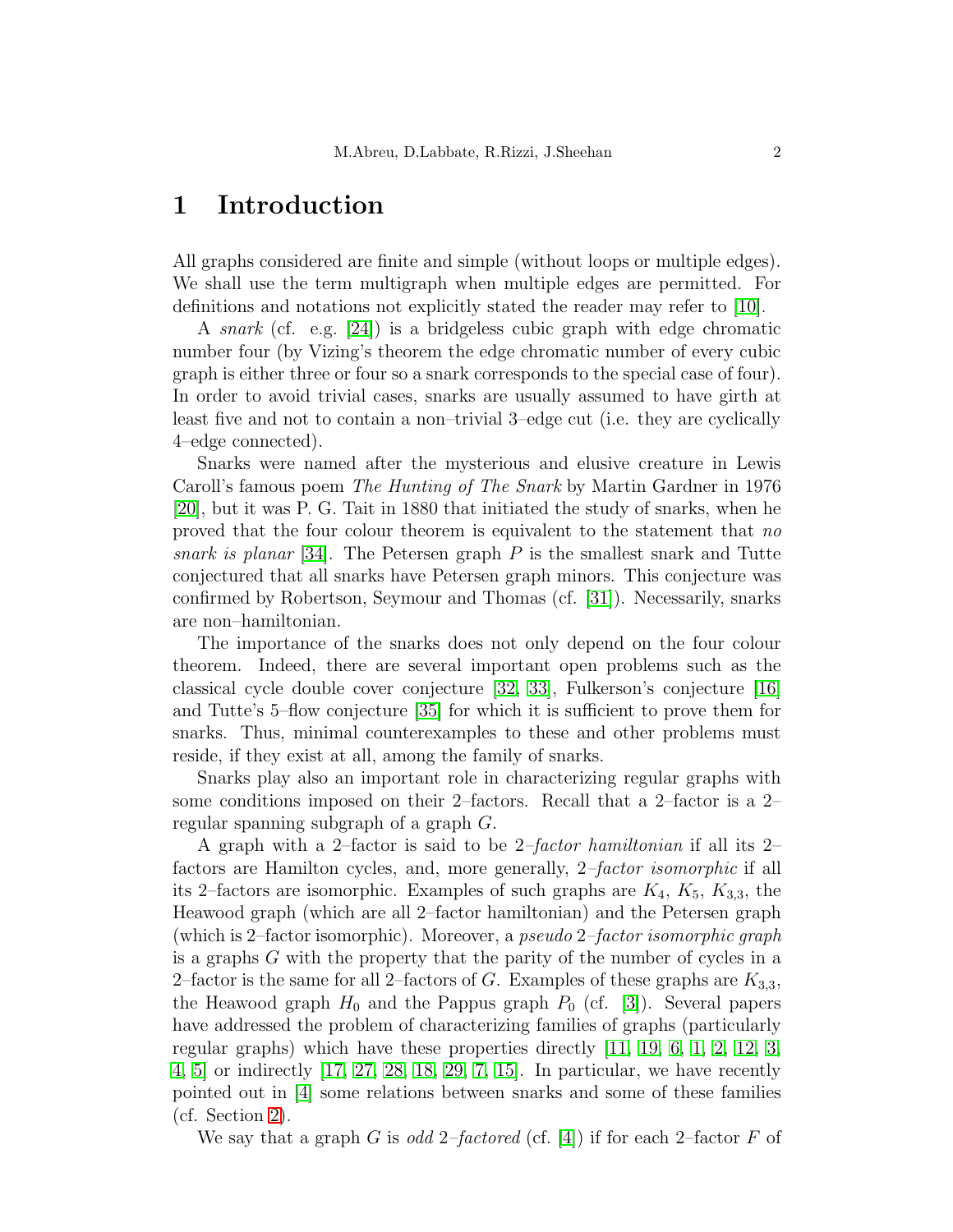G each cycle of F is odd. In  $[4]$  we have investigated which snarks are odd 2–factored and we have conjectured that a snark is odd 2–factored if and only if G is the Petersen graph, Blanuša 2, or a Flower snark  $J(t)$ , with  $t \geq 5$  and odd (Conjecture [2.5\)](#page-4-0).

At present, there is no uniform theoretical method for studying snarks and their behaviour. In particular, little is known about the structure of 2–factors in a given snark.

In this paper, we present a new method, called *bold–gadget dot product*, for constructing odd 2–factored snarks using the concepts of bold–edges and gadget–pairs over Isaacs' dot–product [\[25\]](#page-19-11). This method allows us to construct two new instances of odd 2–factored snarks of order 26 and 34 that disprove the above conjecture (cf. Conjecture [2.5\)](#page-4-0). Moreover, we furnish a characterization of bold–edges and gadget–pairs in known odd 2–factored snarks and we approach the problem of characterizing odd 2–factored snarks furnishing a partial characterization of cyclically 4–edge connected odd 2– factored snarks. Finally, we pose a new conjecture about odd 2–factored snarks.

### <span id="page-2-0"></span>2 Preliminaries

Until 1975 only five snarks were known, then Isaacs [\[25\]](#page-19-11) constructed two infinite families of snarks, one of which is the Flower snark [\[25\]](#page-19-11), for which in [\[4\]](#page-18-7) we have used the following definition:

Let  $t \geq 5$  be an odd integer. The Flower snark (cf. [\[25\]](#page-19-11))  $J(t)$  is defined in much the same way as the graph  $A(t)$  described in [\[1\]](#page-17-0).

The graph  $J(t)$  has vertex set

$$
V(t) = \{h_i, u_i, v_i, w_i : i = 1, 2, \dots, t\}
$$

and edge set

$$
E(t) = \{h_i u_i, h_i v_i, h_i w_i, u_i u_{i+1} : i = 1, 2, ..., t\}
$$
  

$$
\cup \{u_j u_{j+1}, v_j v_{j+1}, w_j w_{j+1} : j = 1, 2, ..., t-1\} \cup \{u_t v_1, v_t u_1, w_1 w_t\}
$$

For  $i = 1, 2, \ldots, t$  we call the subgraph  $IC_i$  of  $J(t)$  induced by the vertices  $\{h_i, u_i, v_i, w_i\}$  the i<sup>th</sup> interchange of  $J(t)$ . The vertices  $h_i$  and the edges  $\{h_i u_i, h_i v_i, h_i w_i\}$  are called respectively the *hub* and the *spokes* of  $IC_i$ . The set of edges  $\{u_iu_{i+1}, v_iv_{i+1}, w_iw_{i+1}\}\$ linking  $IC_i$  to  $IC_{i+1}$  are said to be the  $i^{th}$  link  $L_i$  of  $J(t)$ . The edge  $u_i u_{i+1} \in L_i$  is called the u-channel of the link. The subgraph of  $J(t)$  induced by the vertices  $\{u_i, v_i : i = 1, 2, ..., t\}$  and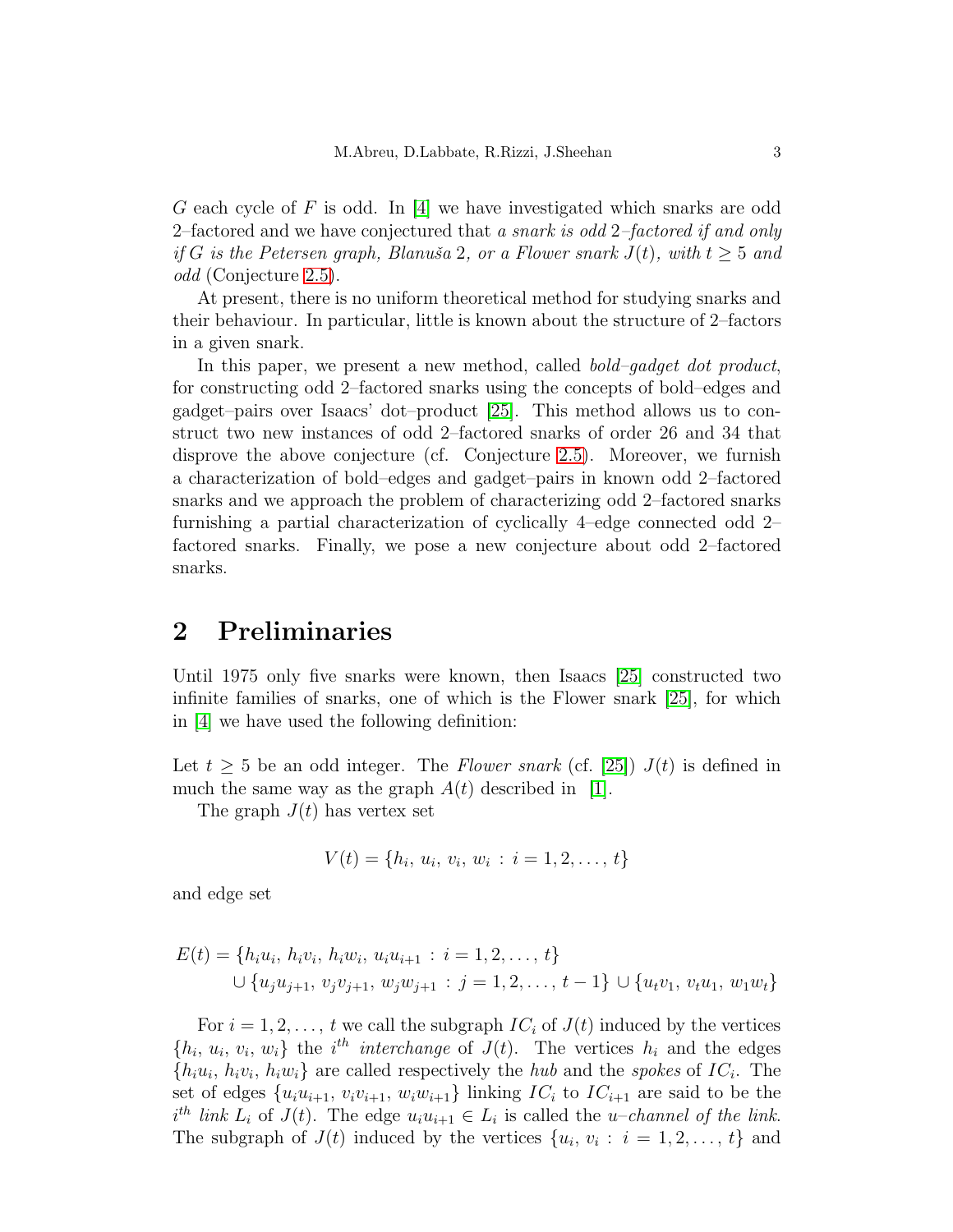$\{w_i : i = 1, 2, \ldots, t\}$  are respectively cycles of length 2t and t and are said to be the *base cycles* of  $J(t)$ .

<span id="page-3-0"></span>The technique used by Isaacs to construct the second infinite family is called a dot product and it is a consequence of the following:

**Lemma 2.1 (Parity Lemma)** [\[25,](#page-19-11) [36\]](#page-20-2) Let G be a cubic graph and let  $c: E(G) \rightarrow \{1,2,3\}$  be a 3-edge-coloring of G. Then, for every 1-edge  $cut T$  in  $G$ ,

$$
|T \cap c^{-1}(i)| \equiv |T| \mod 2
$$

for each  $i \in \{1, 2, 3\}$ .

A *dot product* (see figure below) of two cubic graphs  $L$  and  $R$ , of cyclicedge–connectivity at least 4, denoted by  $G = L \cdot R$  is defined as follows [\[25,](#page-19-11) [24\]](#page-19-0):

- 1. remove any pair of adjacent vertices x and y from  $L$ ;
- 2. remove any two independent edges ab and cd from R;
- 3. join  $\{r, s\}$  to  $\{a, b\}$  and  $\{t, u\}$  to  $\{c, d\}$  or  $\{r, s\}$  to  $\{c, d\}$  and  $\{t, u\}$  to  ${a, b}$ , where  $N(x) - y = {r, s}$  and  $N(y) - x = {t, u}$ .



Note that the dot product allows one to construct graphs of cyclic edge– connectivity exactly 4. Moreover, the dot product of the Petersen graph with itself  $P \cdot P$  gives rise to two snarks Blanuša 1 and Blanuša 2.

<span id="page-3-1"></span>The Parity Lemma [2.1](#page-3-0) allows one to prove the following:

**Theorem 2.2** [\[25,](#page-19-11) [36\]](#page-20-2) Let L and R be snarks. Then the dot product  $L \cdot R$  is also a snark.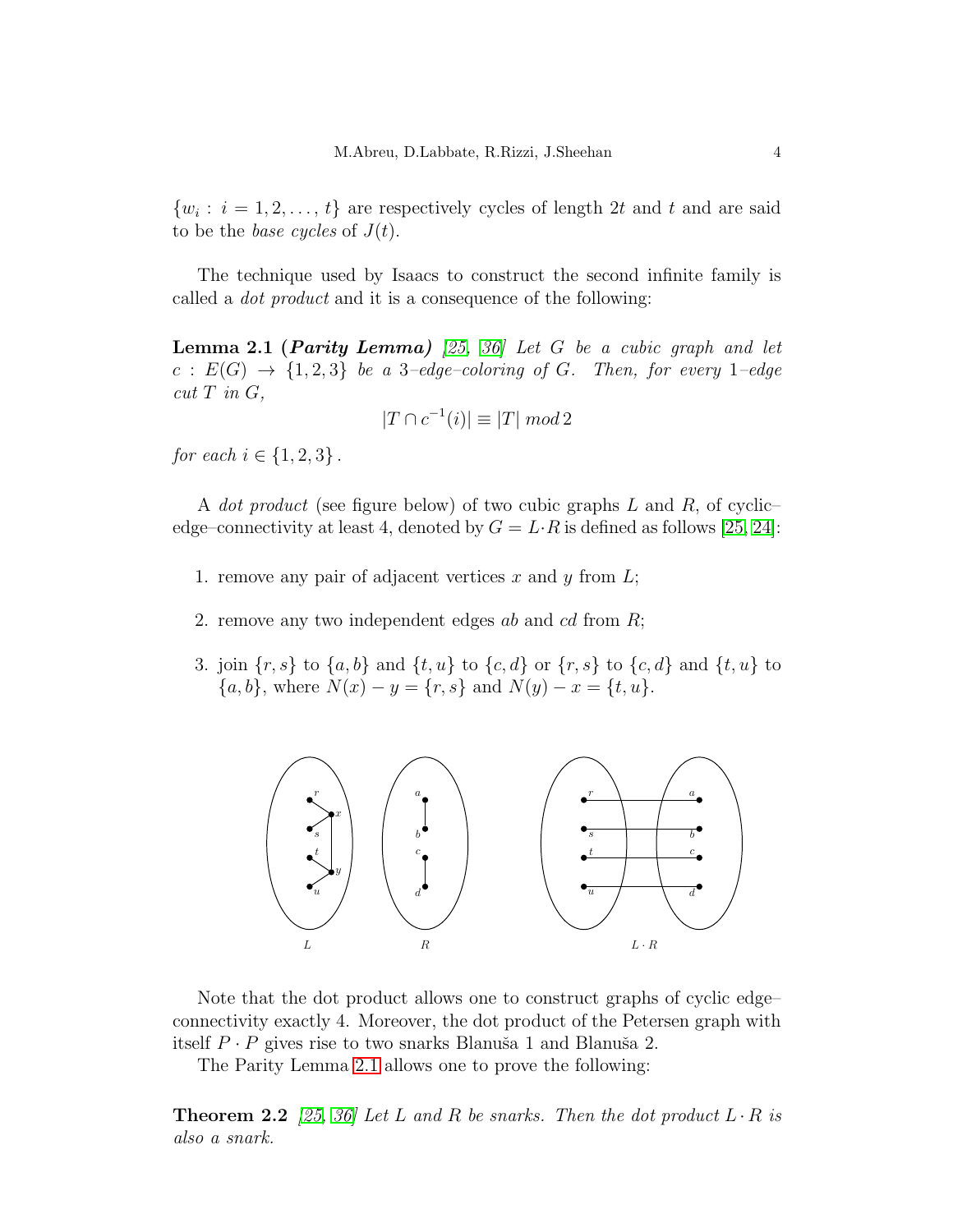A more general method to construct snarks called superposition has been introduced by M. Kochol [\[26\]](#page-19-12). A superposition is performed replacing simultaneously edges and vertices of a snark by suitable cubic graphs with pendant (or half) edges (called superedges and supervertices) yielding a new snark. Superpositions allow one to construct cyclically k–edge–connected snarks with arbitrarily large girth, for  $k = 4, 5, 6$ .

As already mentioned in the Introduction a graph  $G$  is odd 2-factored if for each 2–factor  $F$  of  $G$  each cycle of  $F$  is odd.

By definition, an odd 2–factored graph G is pseudo 2–factor isomorphic. Note that, odd 2–factoredness is not the same as the oddness of a (cubic) graph (cf. e.g.  $[36]$ ).

<span id="page-4-2"></span>**Lemma 2.3** [\[4\]](#page-18-7) Let G be a cubic 3-connected odd 2-factored graph then G is a snark.

In [\[4\]](#page-18-7) some of the authors have posed the following:

QUESTION: Which snarks are odd 2-factored?

<span id="page-4-1"></span>and we have proved:

#### Proposition 2.4  $\frac{1}{4}$

- (i) Petersen and Blanuša2 are odd 2-factored snarks.
- (ii) The Flower Snark  $J(t)$ , for odd  $t \geq 5$ , is odd 2–factored. Moreover,  $J(t)$ is pseudo 2–factor isomorphic but not 2–factor isomorphic.
- (iii) All other known snarks up to 22 vertices and all other named snarks up to 50 vertices are not odd 2–factored.

<span id="page-4-0"></span>Thus it seemed reasonable to pose the following:

**Conjecture 2.5** [\[4\]](#page-18-7) A snark is odd 2-factored if and only if G is the Petersen graph, Blanuša 2, or a Flower snark  $J(t)$ , with  $t \geq 5$  and odd.

We disprove Conjecture [2.5](#page-4-0) in Section [4.](#page-10-0)

As mentioned above, the Blanuša graphs arise as the dot product of the Petersen graph with itself, but one is odd 2–factored (cf. Proposition [2.4\(](#page-4-1)i)) while the other one is not. In the Petersen graph, which is edge transitive, there are exactly two kinds of pairs of independent edges. The Blanuša snarks are the result of these two different choices of the pairs of independent edges in the dot product. We will make use of this property for constructing new odd 2–factored snarks in Sections [3](#page-5-0) and [4.](#page-10-0)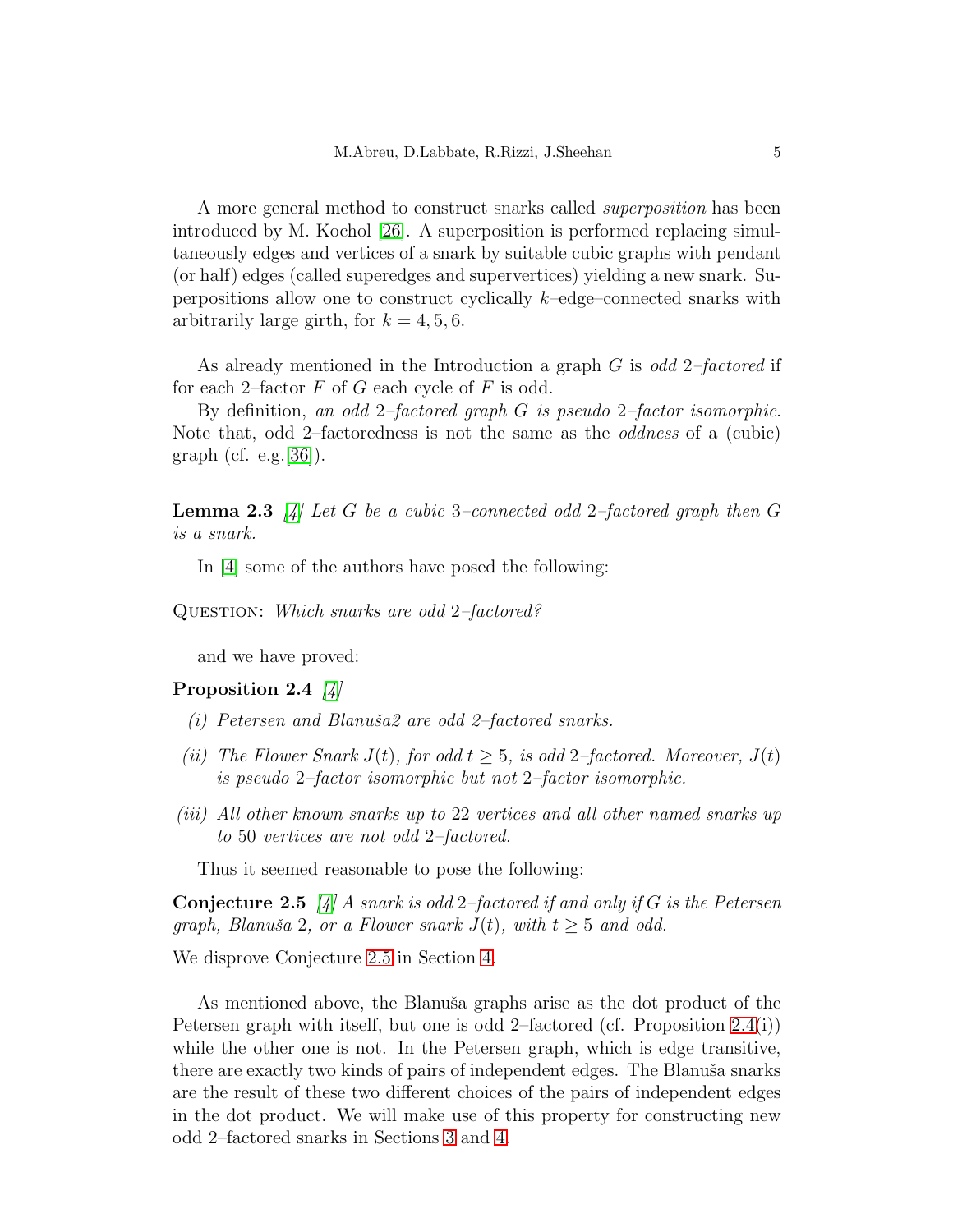**Proposition 2.6** The dot product preserves snarks, but not odd 2-factored graphs.

**Proof.** It is immediate from Theorem [2.2](#page-3-1) and Proposition [2.4\(](#page-4-1)i), (iii).  $\Box$ 

## <span id="page-5-0"></span>3 A construction of odd 2–factored snarks

We present a general construction of odd 2–factored snarks performing the dot product on edges with particular properties, called bold–edges and gadget– pairs respectively, of two snarks L and R.

CONSTRUCTION: BOLD–GADGET DOT PRODUCT.

We construct (new) odd 2–factored snarks as follows:

- Take two snarks  $L$  and  $R$  with bold–edges (cf. Definition [3.1\)](#page-5-1) and gadget–pairs (cf. Definition [3.3\)](#page-6-0), respectively;
- Choose a bold–edge  $xy$  in  $L$ ;
- Choose a gadget–pair  $f, g$  in  $R$ ;
- Perform a dot product  $L \cdot R$  using these edges;
- Obtain a new odd 2–factored snark (cf. Theorem [3.7\)](#page-7-0).

<span id="page-5-1"></span>Note that in what follows the existence of a 2–factor in a snark is guaranteed since they are bridgeless by definition.

**Definition 3.1** Let L be a snark. A bold–edge is an edge  $e = xy \in L$  such that the following conditions hold:

- (i) All 2–factors of  $L x$  and of  $L y$  are odd;
- (ii) all 2-factors of L containing xy are odd;
- (iii) all 2-factors of L avoiding xy are odd.

<span id="page-5-2"></span>Note that not all snarks contain bold–edges (cf. Proposition [4.2,](#page-12-0) Lemma [5.1\)](#page-13-0). Furthermore, conditions *(ii)* and *(iii)* are trivially satisfied if L is odd 2– factored.

**Lemma 3.2** The edges of the Petersen graph  $P_{10}$  are all bold–edges.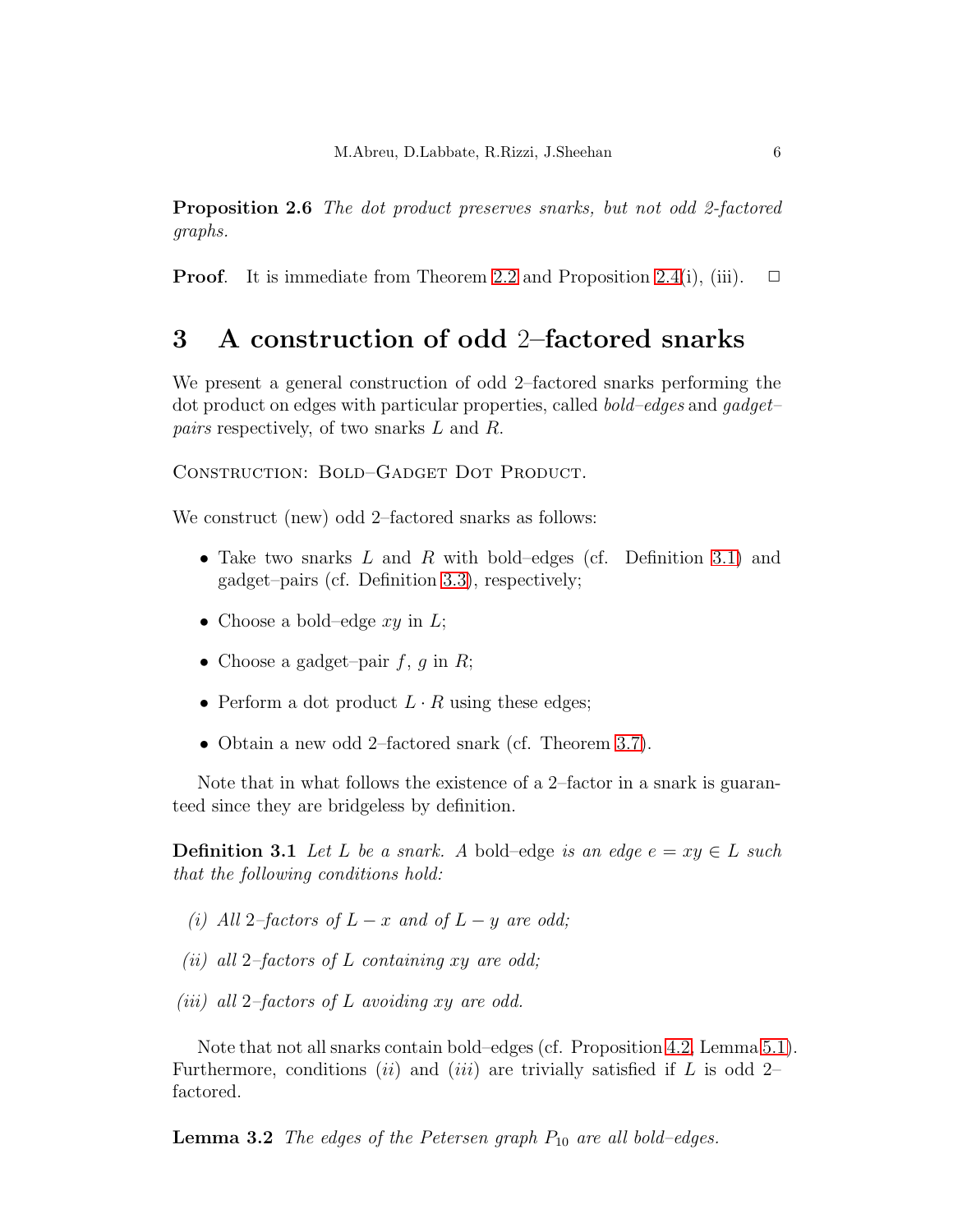**Proof.** Since  $P_{10}$  is hypohamiltonian (i.e.  $P_{10} - v$  is hamiltonian, for each  $v \in V(P_{10})$  and moreover, for every  $v \in P_{10}$ , all 2–factors of  $P_{10} - v$  are hamiltonian, condition  $(i)$  holds. The other two conditions are satisfied since  $P_{10}$  is odd-2–factored.  $\Box$ 

<span id="page-6-0"></span>**Definition 3.3** Let R be a snark. A pair of independent edges  $f = ab$  and  $g = cd$  is called a gadget-pair if the following conditions hold:

- (i) There are no 2-factors of R avoiding both  $f, q$ ;
- (ii) all 2-factors of R containing exactly one element of  $\{f, g\}$  are odd;
- (iii) all 2–factors of R containing both f and g are odd. Moreover, f and g belong to different cycles in each such factor.
- (iv) all 2–factors of  $(R \{f, g\}) \cup \{ac, ad, bc, bd\}$  containing exactly one element of  ${ac, ad, bc, bd}$ , are such that the cycle containing the new edge is even and all other cycles are odd.

Note that, finding gadget–pairs in a snark is not an easy task and, in general, not all snarks contain gadget–pairs (cf. Lemma [5.2\)](#page-13-1).

Let  $H := \{x_1y_1, x_2y_2, x_3y_3\}$  be the two horizontal edges and the vertical edge respectively (in the pentagon–pentagram representation) of  $P_{10}$  (cf. Figure [1\)](#page-6-1).



<span id="page-6-1"></span>Figure 1: Any pair of the dashed edges is a gadget–pair in  $P_{10}$ 

It is easy to prove the following properties:

**Lemma 3.4** Let  $P_{10}$  be the Petersen graph and  $H := \{x_1y_1, x_2y_2, x_3y_3\}$  be as above.

- (i) The graph  $P_{10} H$  is bipartite.
- (ii) The graph  $P_{10} \{f, g\}$  has no 2–factors, for any distinct  $f, g \in H$ .

<span id="page-6-2"></span>**Lemma 3.5** Any pair of distinct edges f, g in the set H of  $P_{10}$  is a gadgetpair.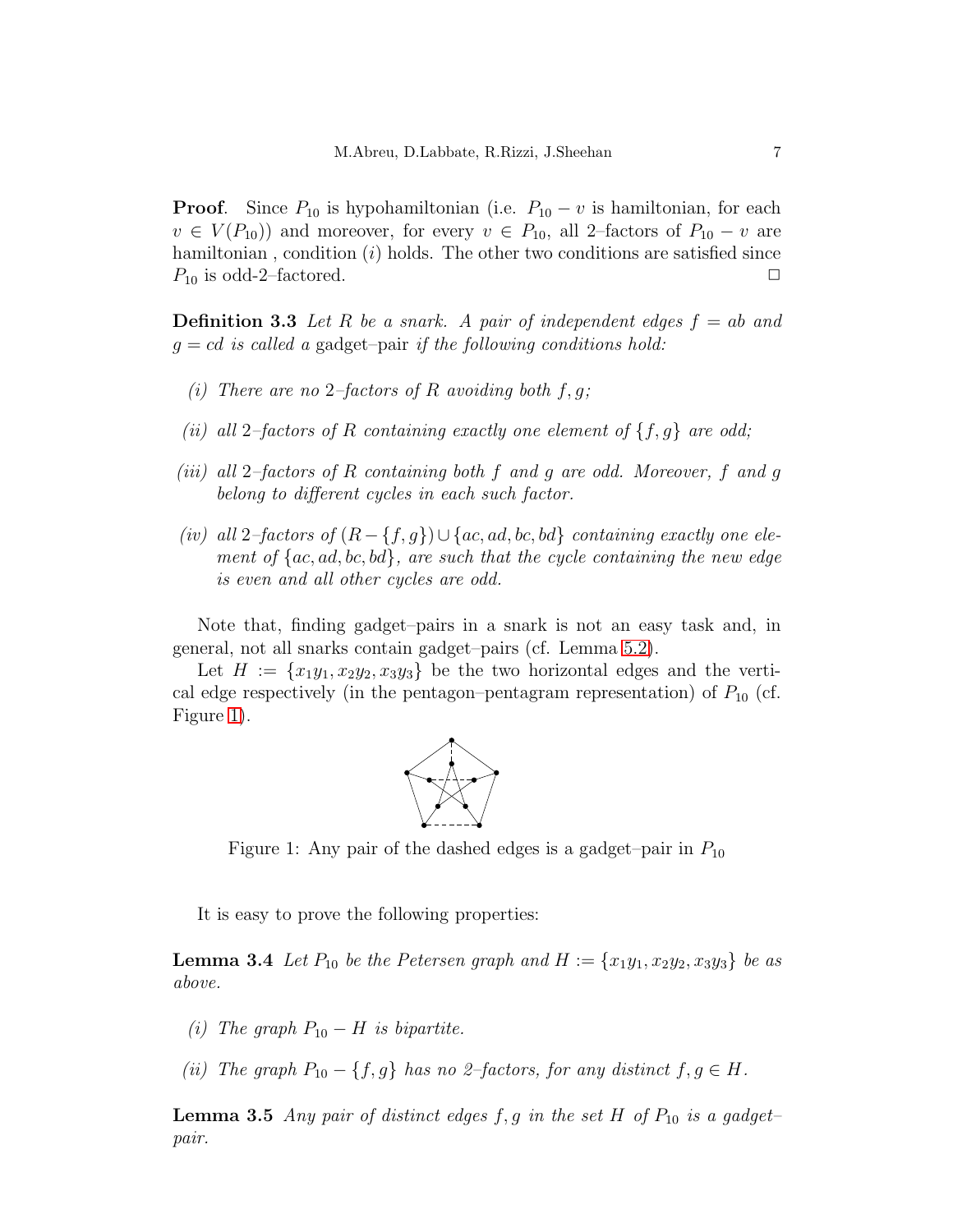**Proof.** It can be easily checked that the edges of H in  $P_{10}$  have the property that any 2–factor of  $P_{10}$  contains exactly two of them. Moreover, they belong to different cycles of the 2–factor. Indeed, for any two edges f and g in H their endvertices are all at distance 2 in  $P_{10}$ . Thus the shortest cycle containing both f and g has length 6. Since all 2-factors of  $P_{10}$  contain two 5-cycles, in any 2-factor of  $P_{10}$  containing both f and g, these edges are contained in different cycles. Hence, conditions  $(i)-(iii)$  follow from the above reasoning and the odd 2–factoredness of  $P_{10}$ .

Condition  $(iv)$  can also be easily checked and moreover, any 2-factor of  $P_{10} - \{f, g\} + \{x_i x_j\}$  (or  $P_{10} - \{f, g\} + \{x_i y_j\}$  or  $P_{10} - \{f, g\} + \{y_i y_j\}$ ), for  $i \neq j$ , containing the new edge is hamiltonian, hence even (and obviously there are no other cycles in these 2–factors).  $\Box$ 

<span id="page-7-1"></span>In the next lemma we recall a well known property of edge–cuts:

**Lemma 3.6** Let G be a connected graph and let S be a set of edges such that  $G-S$  is disconnected, but  $G-S'$  is not disconnected, for any proper subset S' of S. Then, for any cycle C of G,  $E(C) \cap S$  is even.

<span id="page-7-0"></span>Recall that the *length* of a cycle C is denoted by  $|C|$ . The following theorem allows us to construct new odd 2–factored snarks.

**Theorem 3.7** Let xy be a bold–edge in a snark L and let  $\{ab, cd\}$  be a gadget– pair in a snark R. Then  $L \cdot R$  is an odd 2-factored snark.

**Proof.** Denote  $e := xy$ ,  $f := ab$ ,  $g := cd$ ,  $N(x) - y := \{r, s\}$ ,  $N(y) - x :=$  $\{t, u\}$  and  $T := \{ra, sb, tc, ud\}$  the 4-edge cut obtained performing the dot product  $L \cdot R$ .

Let F be a 2-factor of  $L \cdot R$  then F contains an even number of edges of T by Lemma [3.6.](#page-7-1)

We distinguish three cases according to the number of edges of  $T$  in  $F$ :

CASE 1.  $F$  contains no edges of  $T$ .

In this case it is immediate to check that a subset of the cycles of  $F$  forms a 2–factor of  $R - \{f, g\}$ , contradicting Definition [3.3\(](#page-6-0)i). Thus there are no 2–factors of  $L \cdot R$  avoiding  $T$ .

CASE 2. F contains exactly two edges  $e_1$  and  $e_2$  of T.

We want to prove that all cycles of  $F$  are odd. We distinguish two subcases. CASE 2.1. The endvertices of  $e_1$  and  $e_2$  in R are both endvertices of either  $f$  or  $g$ .

W.l.g. we may assume that  $e_1 = ra$  and  $e_2 = sb$ . Let  $F_1 := F \cap L$  and let  $F_1'$  $T_1' := F_1 \cup \{ rx, sx \}.$  Then  $F_1'$  $y'_1$  is a 2-factor of  $L - y$ . Analogously, let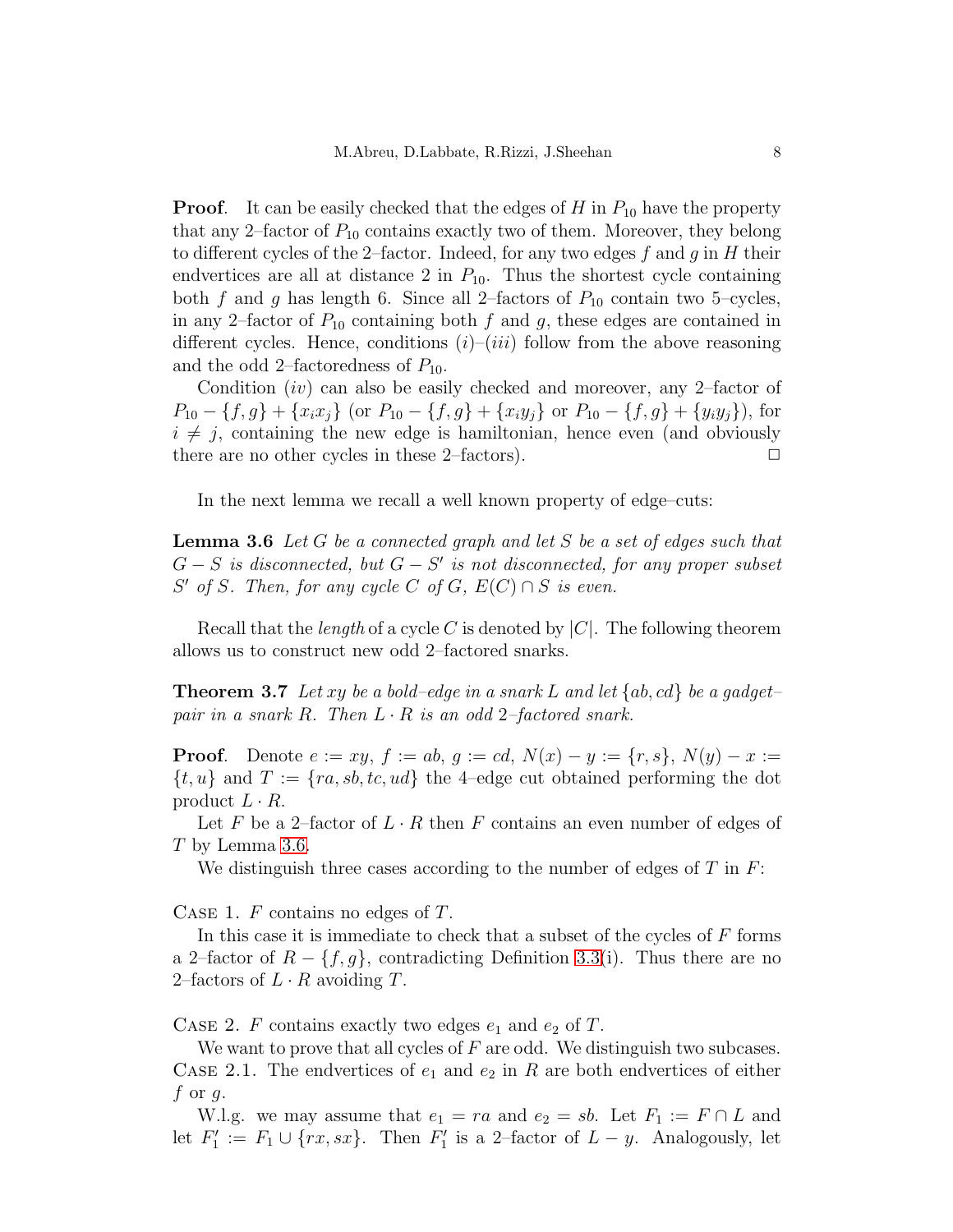$F_2 := F \cap R$  and let  $F'_2$  $Z_2' := F_2 \cup \{f\}$ . Then  $F_2'$  $y_2$  is a 2-factor of R containing f and avoiding g. Let  $C_x$  be the cycle of  $F'_1$  $C'_1$  containing x. Then  $|C_x|$  is odd by Definition [3.1\(](#page-5-1)i). Similarly, let  $C_f$  be the cycle of  $F_2'$  $y_2'$  containing f. Then  $|C_f|$  is odd by Definition [3.3\(](#page-6-0)ii). Thus, the cycle C of F containing  $e_1$  and  $e_2$ has  $|C| = |C_x| - 2 + |C_f| - 1 + 2 = |C_x| + |C_f| - 1$  which is odd. Finally, all other cycles of F are odd by Definition [3.1\(](#page-5-1)i) and Definition [3.3\(](#page-6-0)ii).

CASE 2.2. The endvertices of  $e_1$  and  $e_2$  in R lie one in f and the other in g. W.l.g. we may assume that  $e_1 = ra$  and  $e_2 = tc$ . Let  $F_1 := F \cap L$  and let  $F_1'$  $T_1' := F_1 \cup \{ rx, xy, yt \}.$  Then  $F_1'$  $y_1$  is a 2-factor of L containing xy. Analogously, let  $F_2 := F \cap R$  and let  $F'_2$  $Z_2' := F_2 \cup \{ac\}$ . Let  $S := \{ac, ad, bc, bd\}$  be a set of new edges and consider the graph  $R' := R - \{f, g\} \cup S$ . Then  $F_2'$  $\frac{1}{2}$  is a 2-factor of  $R'$ containing only ac of S by construction. Let  $C_{xy}$  be the cycle of  $F'_1$  $j_1$  containing xy. Then  $|C_{xy}|$  is odd by Definition [3.1\(](#page-5-1)ii). Similarly, let  $C_{ac}$  be the cycle of  $\tilde{F_2'}$ <sup>2</sup> containing ac. Then  $|C_{ac}|$  is even by Definition [3.3\(](#page-6-0)iv). Thus, the cycle C of F containing  $e_1$  and  $e_2$  has  $|C| = |C_{xy}|-3+|C_{ac}|-1+2=|C_{xy}|+|C_{ac}|-2$ which is odd. Finally, all other cycles of  $F$  are odd by Definition [3.1\(](#page-5-1)ii) and Definition [3.3\(](#page-6-0)iv).

Case 3. F contains all the four edges of T.

Again we want to prove that all cycles of F have odd length. Let  $F_1 :=$  $F \cap L$ ,  $F_2 := F \cap R$ ,  $F'_1$  $T_1' := F_1 \cup \{rx, sx, ty, uy\}$  and  $F_2'$  $Z'_2 := F_2 \cup \{ab, cd\}.$ Note that  $F_1'$  $T_1'$  is a 2-factor of L avoiding xy and that  $F_2'$  $y_2'$  is a 2-factor of R containing both f and g. Let  $C_x$  and  $C_y$  be the cycles of  $F'_1$  $y_1$  containing x and y, respectively. If  $C_x = C_y$  then we denote such a cycle by  $C_{xy}$ . Analogously, let  $C_f$  and  $C_g$  be the cycles of  $F'_2$  $y_2'$  containing f and g, respectively. Note that  $C_f$  and  $C_g$  are always distinct by Definition [3.3\(](#page-6-0)iii).

In order to compute the parity of the length of the cycles of  $F$  containing T, we need to analyze all possible combinations of paths in  $F$  between the vertices  $\{r, s, t, u\}$  and between the vertices  $\{a, b, c, d\}$  of  $L \cdot R$ . It is easy to check that we have five different cases (the others being equivalent to some of these five) but three of them are ruled out by Definition [3.3\(](#page-6-0)iii), since they have  $C_f = C_q$  (cf. Figure [2\)](#page-9-0).

The two remaining subcases are:

CASE 3.1. All edges of T lie in a cycle C of F such that  $C_x = C_y = C_{xy}$  and  $C_f \neq C_q$ .

In this case  $|C| = |C_{xy}| - 4 + |C_f| - 1 + |C_g| - 1 + 4 = |C_{xy}| + |C_f| + |C_g| - 2$ which is odd by Definition [3.1\(](#page-5-1)iii) and Definition [3.3\(](#page-6-0)iii).

CASE 3.2. The edges of T are contained in two distinct cycles  $C_1$  and  $C_2$  of F such that  $C_x \neq C_y$  and  $C_f \neq C_q$ .

In this case  $|C_1| = |C_x| - 2 + |C_f| - 1 + 2 = |C_x| + |C_f| - 1$  and  $|C_2| =$  $|C_y| - 2 + |C_a| - 1 + 2 = |C_y| + |C_a| - 1$  which are odd by Definition [3.1\(](#page-5-1)iii)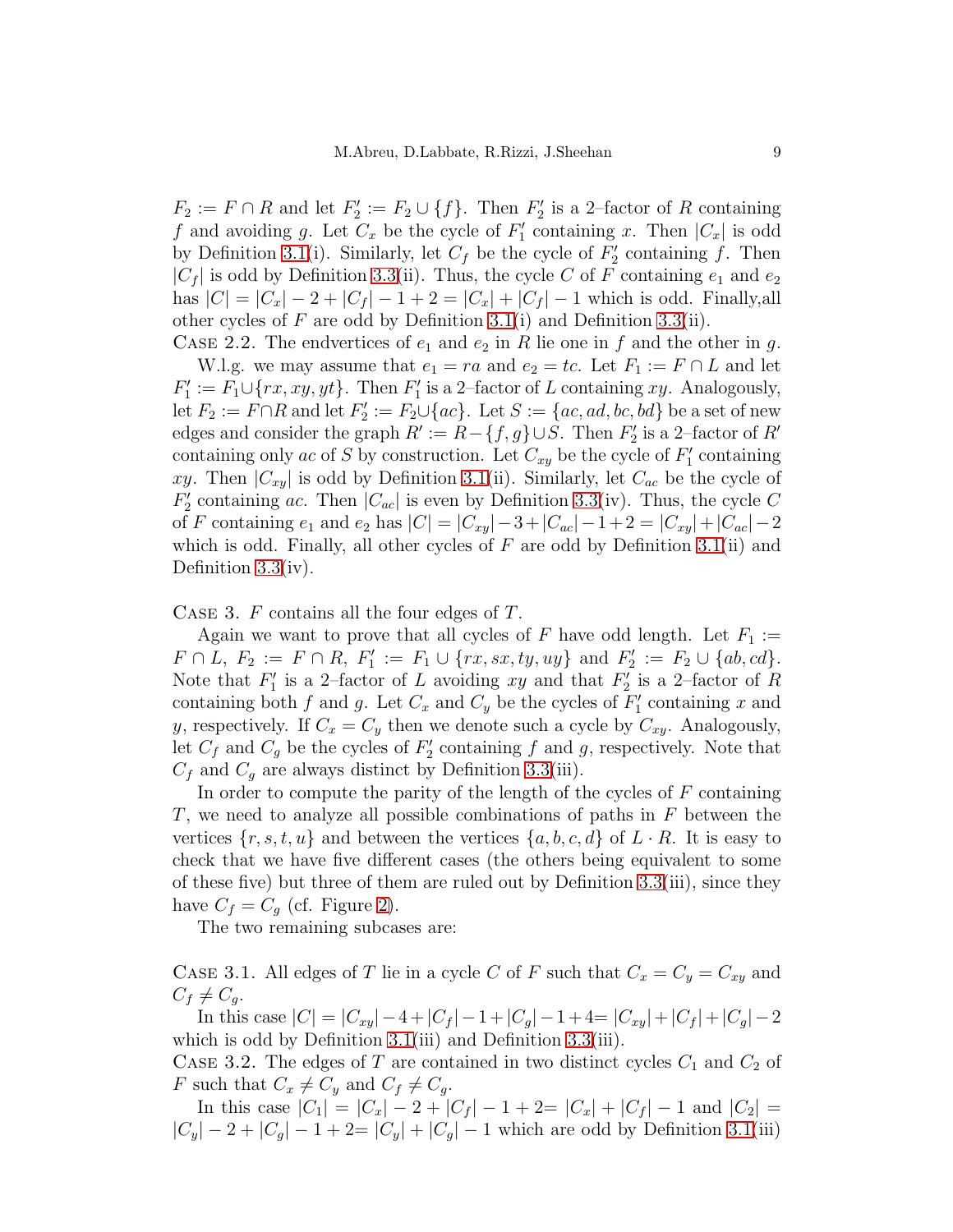

These three cases can be ruled out since they give rise to  $C_f = C_g$  in  $F'_2$  $2'$ , impossible by Definition  $3.3(iii)$ 

<span id="page-9-0"></span>Figure 2: Subcases of Case 3

and Definition [3.3\(](#page-6-0)iii).

All the remaining cycles of  $F$  are odd by Definition [3.1\(](#page-5-1)iii) and Definition  $3.3(iii)$ .

Thus, the resulting graph is odd 2–factored, hence a snark by Lemma [2.3.](#page-4-2)  $\Box$ 

#### CONSTRUCTION OF  $P_{18}$

Recall that, the Blanuša2 snark is odd 2–factored (cf.  $[4]$  and Proposi-tion [2.4\)](#page-4-1). We can obtain the same result taking two copies  $L, R$  of the Petersen graph  $P_{10}$ , in the first one choosing any edge as a bold–edge (by Lemma [3.2\)](#page-5-2) and in the second a gadget–pair as in Lemma [3.5.](#page-6-2) The resulting graph, obtained as the dot product  $L \cdot R$ , denoted by  $P_{18}$ , is odd 2–factored by Theorem [3.7](#page-7-0) (cf. Figure [4\)](#page-10-1) and it is isomorphic to the Blanuša2 snark.

Let  $H := \{e_1, e_2, e_3\}$  be the two horizontal edges and the vertical edge respectively (in the pentagon–pentagram representation) of the Petersen graph  $P_{10}$ , as in Figure [1.](#page-6-1) Let L and R be two copied of  $P_{10}$ . Choose  $e_1 = xy$ as the bold–edge in L and  $f, g \in H$  as the gadget–pair in R. Moreover, let  $L_0 := L - \{x, y\}$  and  $R_0 := R - \{f, g\}$  be the 4*-poles* represented as follows: Performing the dot–product  $L\cdot R$  we obtain the Blanuša2 snark  $P_{18}$  (Figure [4\)](#page-10-1).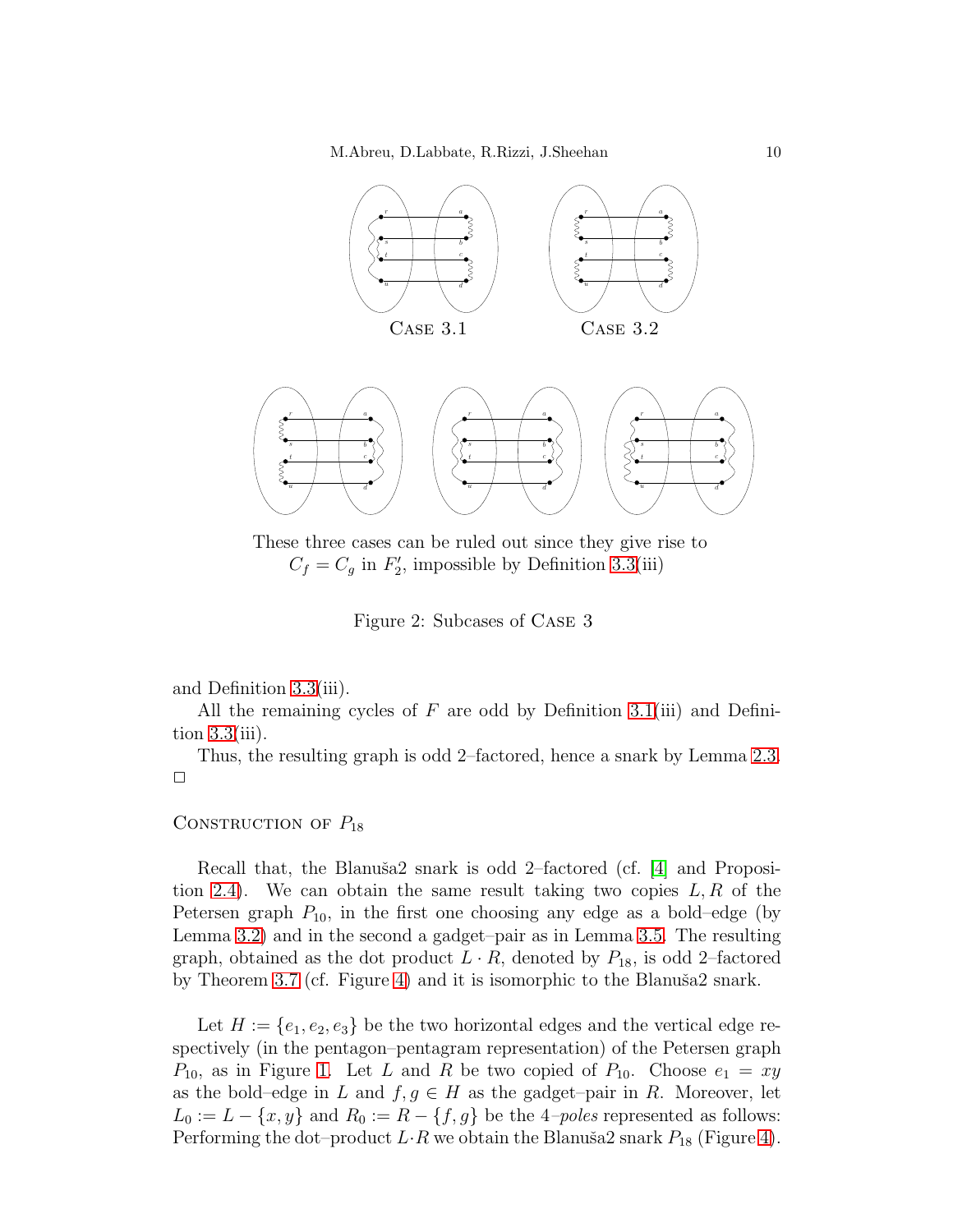

Figure 3: 4–poles from Petersen



<span id="page-10-1"></span>Figure 4:  $P_{18}$ 

<span id="page-10-2"></span>**Lemma 3.8** Under the above hypothesis, the only bold–edges of  $P_{18}$  are those edges, say  $e_2$  and  $e_3$ , identified with the edges  $e_2$  and  $e_3$  of L (cf. Figure [4\)](#page-10-1).

**Proof.** Fix the labelling on  $V(P_{18})$  as in Figure [4.](#page-10-1) To find all possible bold–edges in  $P_{18}$ , we only need to verify Definition [3.1\(](#page-5-1)*i*), since  $P_{18}$  is odd 2–factored.

To this purpose, we have implemented a program, with the software package MAGMA  $[8]$ , and computed that the graph  $P_{18}$  has the dihedral group  $D_4$  as automorphism group, its edge-orbits are six and its vertex-orbits are five. For each representative  $v$  of the vertex–orbits, we have determined all the 2–factors of  $P_{18}-v$  (computing the determinant of the variable adjacency matrix of G [\[23\]](#page-19-13)). The only vertex, for which  $P_{18} - v$  has only odd 2–factors, is  $v = 2$  (lying in the vertex-orbit  $\{2, 4, 6, 8\}$ ). Hence, the only bold–edges in  $P_{18}$  are  $e_2, e_3$ , since there is an edge–orbit  $E_0 := \{(2,6), (4,8)\}\$  of  $P_{18}$ , and its edges correspond to  $e_2, e_3$  (c.f. Figure [4\)](#page-10-1).

# <span id="page-10-0"></span>4 Counterexamples to Conjecture [2.5:](#page-4-0) Constructions

We construct two new examples of odd 2–factored snarks of order 26 and 34, denoted respectively as  $P_{26}$  and  $P_{34}$ , and starting from the Petersen and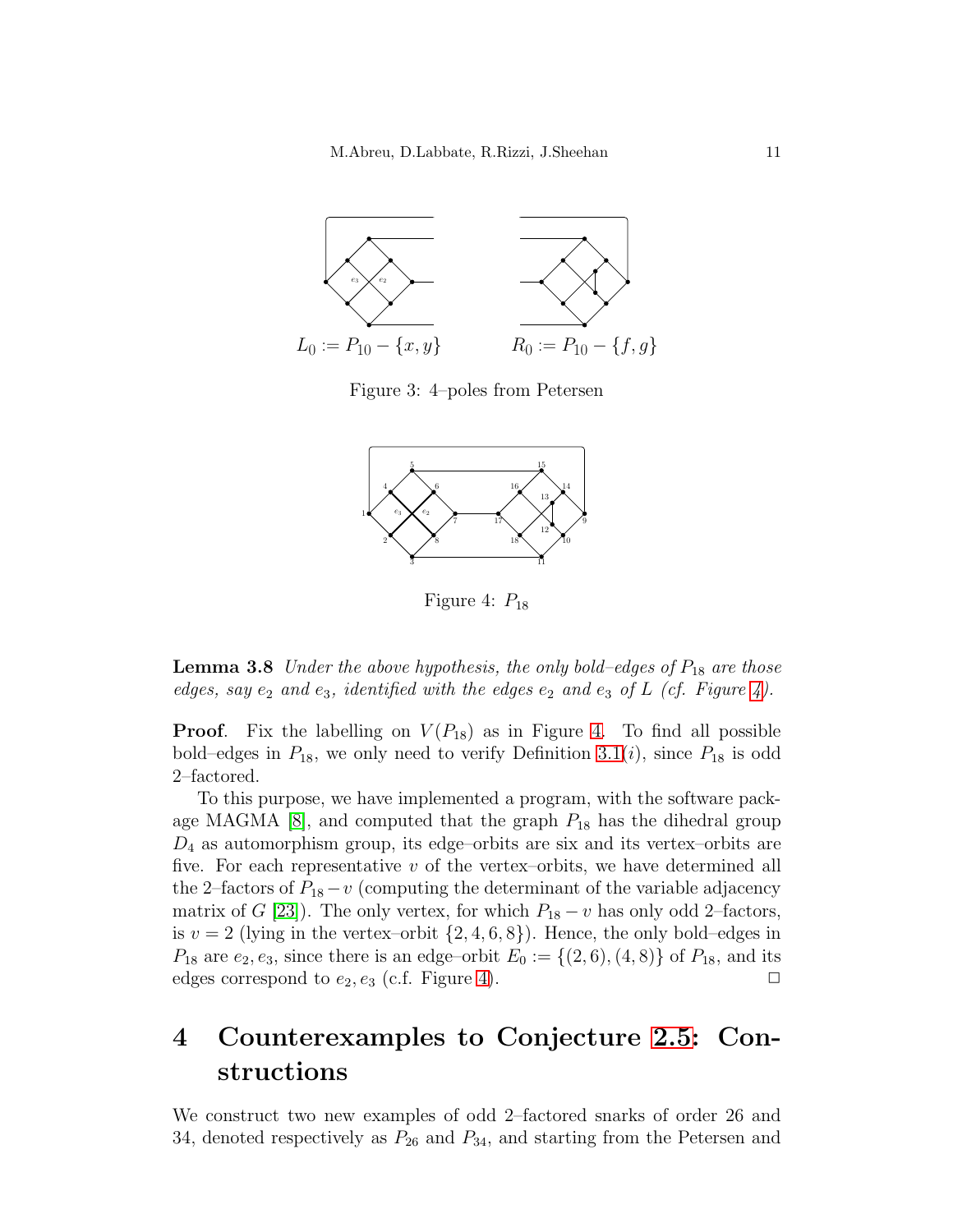the Blanuša2 snarks applying iteratively the method described in Section [3.](#page-5-0) These two examples disprove Conjecture [2.5.](#page-4-0) Moreover, we investigate the structure of the snarks obtained with this method computing their bold–edges and gadget pairs.

<span id="page-11-1"></span>CONSTRUCTION OF  $P_{26}$ 

**Proposition 4.1** Let L be a copy of  $P_{18}$  and R be a copy of  $P_{10}$ . Choose  $e_2 = xy$  to be one of the two bold–edges in L and let  $f, g \in H$  be a gadget–pair in R. Then the dot product  $L \cdot R$  gives rise to a new odd 2-factored snark  $P_{26}$ . Moreover, the only bold–edge of  $P_{26}$  is e<sub>3</sub>, the edge of  $P_{26}$  identified with the edge  $e_3$  of  $P_{18}$  (cf. Figure [5\)](#page-11-0).



<span id="page-11-0"></span>Figure 5: Labels for  $P_{26}$ 

**Proof.** Applying the construction given by Theorem [3.7](#page-7-0) to the chosen bold– edge  $e_2 \in L$  (cf. Lemma [3.8\)](#page-10-2) and gadget–pair  $f, g \in R$  (cf. Lemma [3.5\)](#page-6-2), we obtain that the graph  $P_{26}$  is an odd 2–factored snark.

Fix the labelling on  $V(P_{26})$  as in Figure [5.](#page-11-0) To find all possible bold–edges in  $P_{26}$ , we only need to verify Definition [3.1\(](#page-5-1)*i*), since we have just proved that  $P_{26}$  is odd 2–factored.

To this purpose, as in Proof of Lemma [3.8,](#page-10-2) we have implemented a program, with the software package MAGMA, and computed that the graph  $P_{26}$  has the dihedral group  $D_4$  as automorphism group, its edge–orbits are eight and its vertex–orbits are seven. For each representative  $v$  of the vertex– orbits, we have determined all the 2–factors of  $P_{26} - v$ . The only vertex, for which  $P_{26} - v$  has only odd 2–factors, is  $v = 2$  (lying in the vertex–orbit  $\{2, 5\}$ ). Hence, the only bold–edge in  $P_{26}$  is  $e_3$ , since there is an edge–orbit  $E_0 := \{(2, 5)\}\$  $E_0 := \{(2, 5)\}\$  $E_0 := \{(2, 5)\}\$  of  $P_{26}$ , and its edge correspond to  $e_3$  (c.f. Figure 5).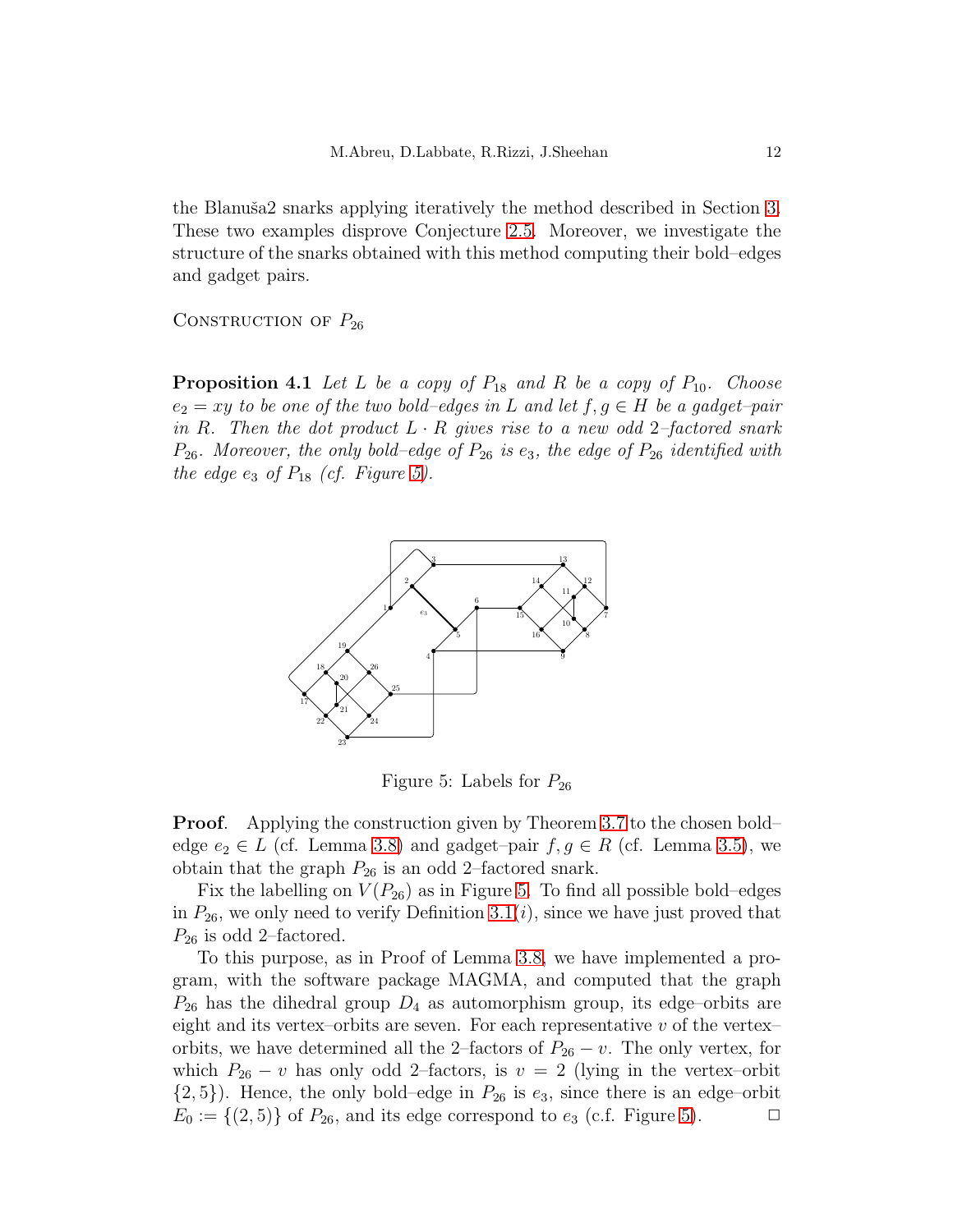#### <span id="page-12-0"></span>CONSTRUCTION OF  $P_{34}$

**Proposition 4.2** Let L be a copy of  $P_{26}$  and R be a copy of  $P_{10}$ . Choose  $e_3 = xy$  to be the only bold–edge in L and let  $f, g \in H$  be a gadget–pair in R. Then the dot product  $L \cdot R$  gives rise to a new odd 2-factored snark  $P_{34}$ . Moreover,  $P_{34}$  has no bold–edges (cf. Figure [6\)](#page-12-1).



<span id="page-12-1"></span>Figure 6: Labels for  $P_{34}$ 

Proof. Applying the construction given by Theorem [3.7](#page-7-0) to the only bold– edge  $e_3 \in L$  (cf. Proposition [4.1\)](#page-11-1) and gadget–pair  $f, g \in R$  (cf. Lemma [3.5\)](#page-6-2), we obtain that the graph  $P_{34}$  is an odd 2–factored snark.

Fix the labelling on  $V(P_{34})$  as in Figure [6.](#page-12-1) To find all possible bold–edges in  $P_{34}$ , again, we only need to verify that Definition [3.1\(](#page-5-1)i) does not hold, since we have just proved that  $P_{34}$  is odd 2–factored.

To this purpose, as in Lemma [3.8](#page-10-2) and Proposition [4.1,](#page-11-1) we have implemented a program, with the software package MAGMA, and computed that the graph  $P_{34}$  has the symmetric group  $S_4$  as automorphism group, its edgeorbits and its vertex-orbits are both four. For each representative  $v$  of the vertex–orbits, we have determined all the 2–factors of  $P_{34} - v$ . We have obtained that there is always a 2–factor containing a cycle of even length. Thus, Definition [3.1\(](#page-5-1)*i*) does not hold. Hence  $P_{34}$  has no bold–edges.

<span id="page-12-2"></span>**Remark 4.3** We have learned from J. Hägglund  $|21|$  that Brimnkmann, Goedbgebeur, Markstrom and himself had also found in [\[9\]](#page-18-12), with an exhaustive computer search of all snarks of order  $n \leq 36$ , numerical counterexamples to Conjecture [2.5,](#page-4-0) one of order 26 and one of order 34, but at the time we have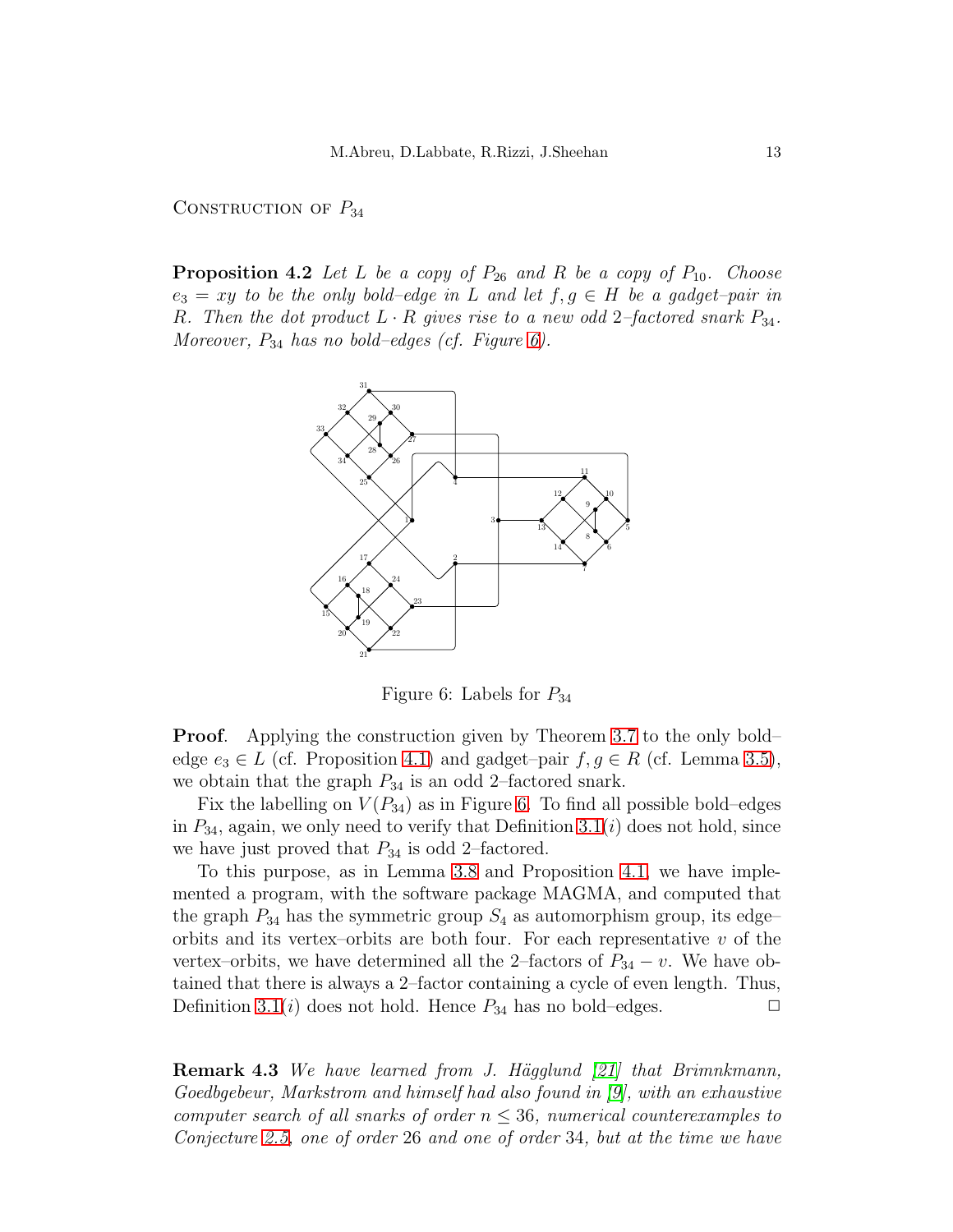informed him that we had already constructed these counterexamples via the bold–gadget dot product. Indeed, we have checked that the snarks  $P_{26}$  and  $P_{34}$ are isomorphic to their graphs of order 26 and 34, respectively.

# 5 A partial characterization of odd 2–factored snarks

To approach the problem of characterizing all odd 2–factored snarks, we consider the possibility of constructing further odd 2–factored snarks with the technique presented in Section [3,](#page-5-0) which relies in finding other snarks with bold–edges and/or gadget–pairs, Therefore, we study the existence of bold– edges and gadget–pairs in the known odd 2–factored snarks.

We have already computed all the bold–edges in the Petersen graph  $P_{10}$ , the Blanuša2 snark  $P_{18}$ , and the new snarks  $P_{26}$  and  $P_{34}$  (cf. Lemma [3.2,](#page-5-2) Lemma [3.8,](#page-10-2) Proposition [4.1,](#page-11-1) Proposition [4.2\)](#page-12-0).

<span id="page-13-0"></span>**Lemma 5.1** Let  $J(t)$ , for odd  $t \geq 5$ , be the Flower Snark. Then  $J(t)$  has no bold–edges.

**Proof.** Fix the labelling on the vertices of  $J(t)$  as defined in Section [2.](#page-2-0) The flower snark has the dihedral group  $D_{2t}$  as automorphism group [\[13\]](#page-18-13), its edge–orbits are four and its vertex–orbits are three.

To prove that there are no bold–edges, we only need to verify Defini-tion [3.1\(](#page-5-1)*i*) does not hold, since we have already proved in [\[4\]](#page-18-7) that  $J(t)$  is odd 2–factored. To this purpose, we have to find a 2–factor containing an even cycle in  $J(t) - v$ , for each representative v of the vertex–orbits.

Let  $h_1, w_1$  and  $u_1$  be representatives for the three vertex-orbits of  $J(t)$ . Then, for each orbit we can construct the following 2–factor in  $J(t) - v$ :

| Graph      | 2-factor cycles                                                                             | lengths                            |
|------------|---------------------------------------------------------------------------------------------|------------------------------------|
|            | $J(t) - h_1 \mid (w_i, h_i, v_i, v_{i+1}, h_{i+1}, w_{i+1})$ for $i = 3, 5, 7, \ldots, t-2$ | $\frac{t-3}{2}$ cycles of length 6 |
|            | $(u_1, u_2, \ldots, u_t, v_1, v_2, h_2, w_2, w_1, w_t, h_t, v_t)$                           | a cycle of length $t+8$            |
|            | $J(t) - w_1 \mid (w_i, h_i, v_i, v_{i+1}, h_{i+1}, w_{i+1})$ for $i = 2, 4, , t-1$          | $\frac{t-1}{2}$ cycles of length 6 |
|            | $(h_1, u_1, u_2, \ldots, u_t, v_1)$                                                         | a cycle of length $t+2$            |
| $J(t)-v_1$ | $(w_i, h_i, v_i, v_{i+1}, h_{i+1}, w_{i+1})$ for $i = 4, 6, \ldots, t-1$                    | $\frac{t-3}{2}$ cycles of length 6 |
|            | $(v_1, h_1, w_1, w_2, w_3, h_3, v_3, v_2, h_2, u_2, u_3, \ldots, u_t)$                      | a cycle of length $t+8$            |

Hence, we have obtained that, for all of these graphs, there is always a 2– factor containing an even cycle. Thus, Definition  $3.1(i)$  does not hold. Hence,  $J(t)$  has no bold–edges.

<span id="page-13-1"></span>Regarding gadget–pairs, we have computed so far, only the gadget–pairs in the Petersen graph  $P_{10}$  (cf. Lemma [3.5\)](#page-6-2).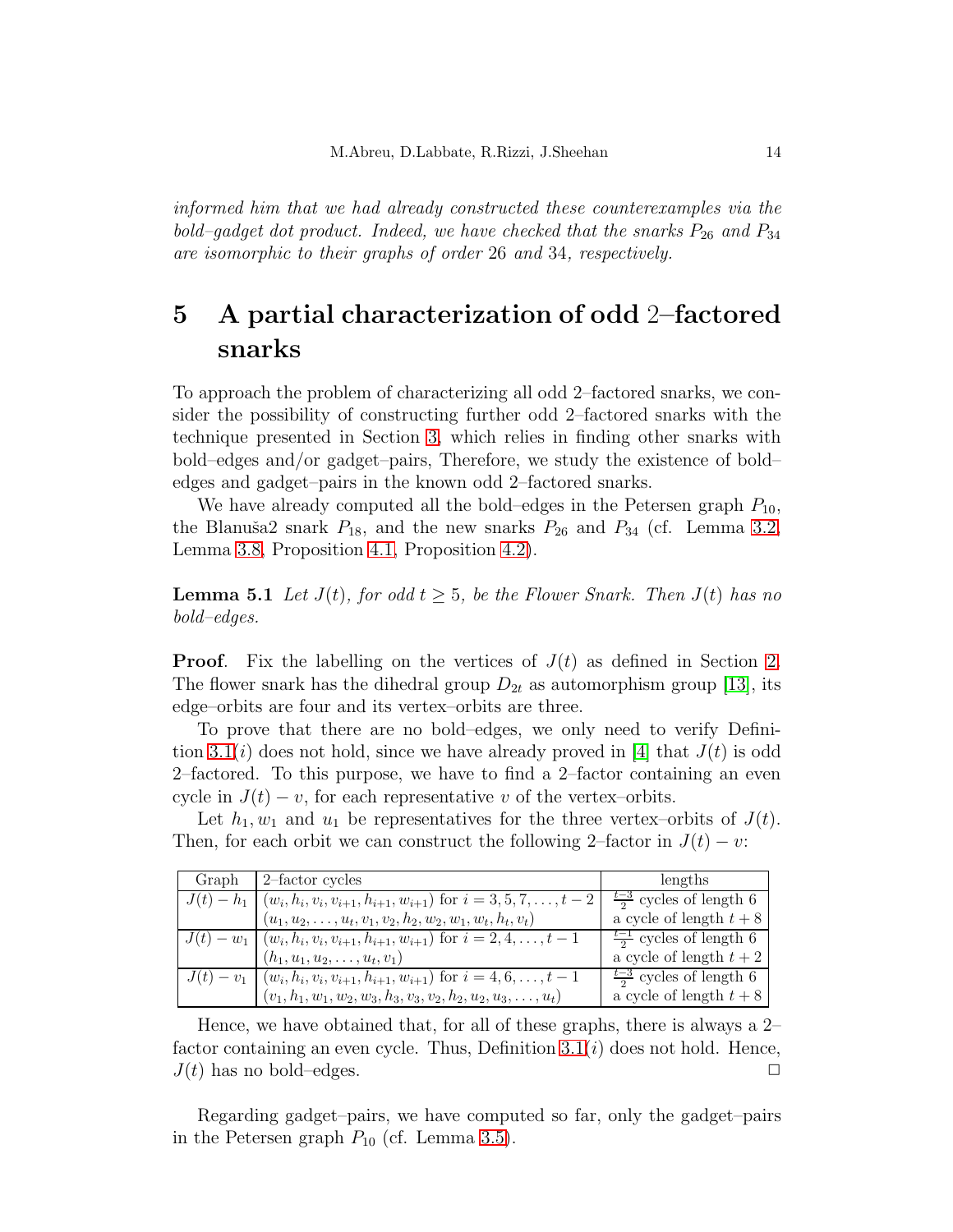**Lemma 5.2** Let the Flower snark  $J(t)$ , for odd  $t \geq 5$ , the Blanuša2 snark  $P_{18}$ ,  $P_{26}$ , and  $P_{34}$  be defined as above. Then

- (i)  $P_{18}$ ,  $P_{26}$  and  $P_{34}$  have no gadget-pairs;
- (*ii*) The Flower snark  $J(t)$  has no gadget–pairs.

**Proof.** For each of these graphs, we will verify that Definition [3.3\(](#page-6-0)*i*) or (*iv*) does not hold.

(i) Fix the labelling on  $P_{18}$ ,  $P_{26}$  and  $P_{34}$  as in Figures [4,](#page-10-1) [5](#page-11-0) and [6.](#page-12-1) For these graphs, we have implemented a program, with the software package MAGMA, in which we compute the edge–orbits under the action of the automorphism group; we consider all independent edges  $g = cd$  from a chosen representative  $f = ab$  of each edge–orbit and then we find all 2–factors of  $G - \{f, g\}$ . If any such 2–factors exist then condition  $3.3(i)$  does not hold. Otherwise, we choose one of the edges  ${ac, ad, bc, bd}$  (cf. Definition [3.3\(](#page-6-0)iv)), say ac, then we compute all 2–factors of  $G - \{f, g\} + \{ac\}$  and, in each case, we find a 2–factor for which condition  $3.3(iv)$  does not hold.

In the graphs  $P_{18}$ ,  $P_{26}$  and  $P_{34}$  for each representative  $f = ab$  of one of the edge–orbits, there are several possible independent edges  $q = cd$ .

|                                    |    | $P_{26}$ |  |
|------------------------------------|----|----------|--|
| Number of edge-orbits              |    |          |  |
| Number of independent edges        | າາ |          |  |
| for each edge-orbit representative |    |          |  |

For most pairs there exists a 2–factor of  $G - \{f, g\}$ , thus Condition [3.3\(](#page-6-0)*i*) does not hold, whereas the pairs  $f, g$  for which  $G - \{f, g\}$  has no 2–factors are:

|  | f (1,2) (9,1) |  |  | (12, 13)                                                    |  |  |  |  |  |
|--|---------------|--|--|-------------------------------------------------------------|--|--|--|--|--|
|  |               |  |  | $g (7,8) (12,13) (4,8) (12,13) (4,8) (11,3) (15,5) (17,7) $ |  |  |  |  |  |

| 26     |                                             |  |                                                                                             |  |        |  |  |  |  |
|--------|---------------------------------------------|--|---------------------------------------------------------------------------------------------|--|--------|--|--|--|--|
| $\sim$ | ′າ ⊧`<br>8)<br>(7, 12)<br>$\Delta$ , $\cup$ |  |                                                                                             |  | 10, 11 |  |  |  |  |
| q      |                                             |  | $(10, 11)   (20, 21)   (13, 14)   (9, 16)   (1, 7)   (3, 13)   (4, 9)   (6, 15)   (20, 21)$ |  |        |  |  |  |  |

|  | (5,6) |  |  |  |  |                                                                        |  |  |
|--|-------|--|--|--|--|------------------------------------------------------------------------|--|--|
|  |       |  |  |  |  | $(11, 12)$ $(1, 5)$ $(2, 7)$ $(3, 13)$ $(4, 11)$ $(18, 19)$ $(28, 29)$ |  |  |

For each of these pairs of edges,  $G - \{f, g\} + \{ac\}$  admits a 2-factor F in which the cycle  $C_{ac}$  has odd length, or F has other even cycles besides  $C_{ac}$ ,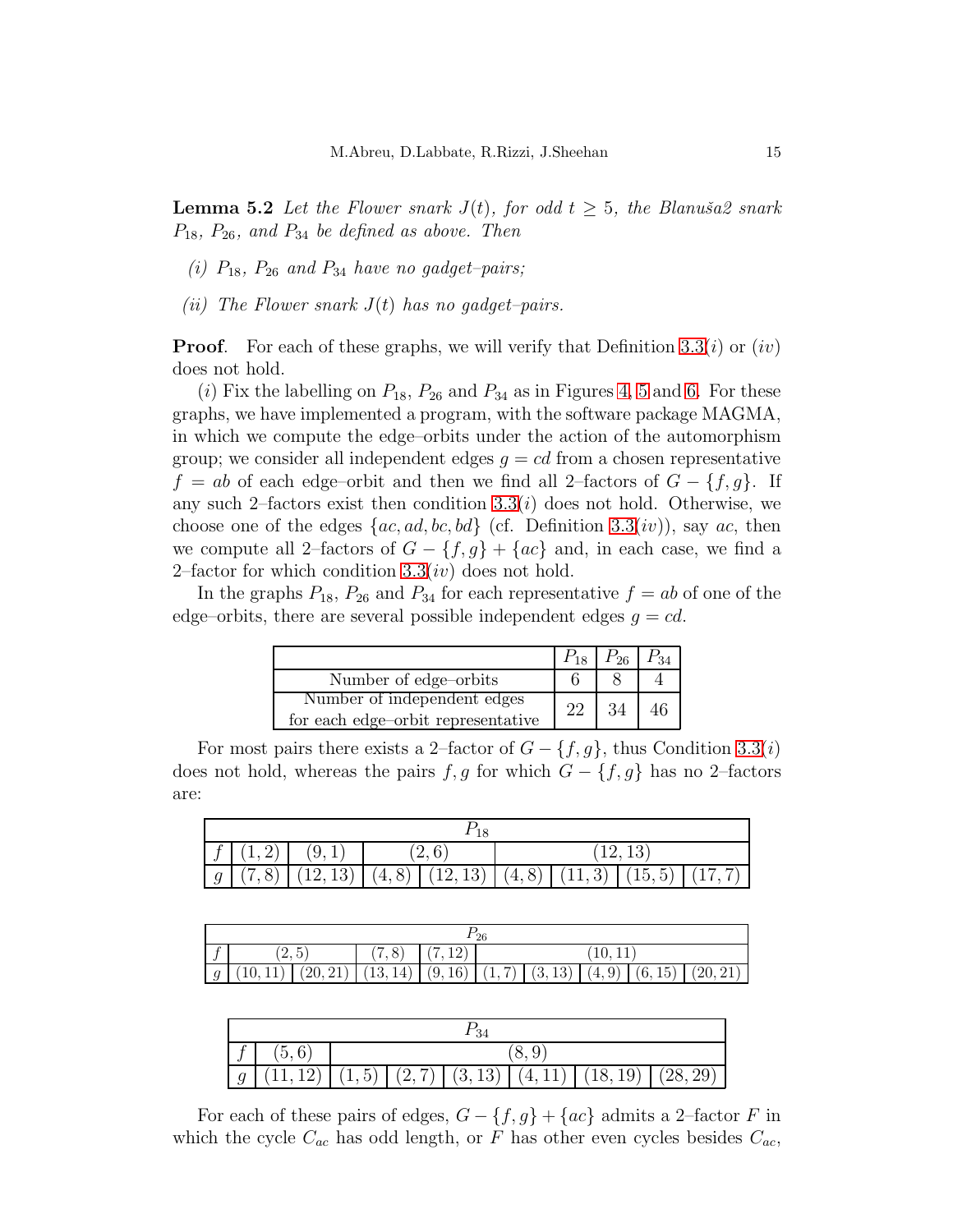contradicting [3.3\(](#page-6-0)*iv*). Hence,  $P_{18}$ ,  $P_{26}$  and  $P_{34}$  have no gadget–pairs, since Definition [3.3\(](#page-6-0)*i*) or (*iv*) does not hold.

(*ii*) For the graphs  $J(t)$ ,  $t \geq 5$  odd, fix the labelling on the vertices of  $J(t)$ as defined in Section [2.](#page-2-0)

Recall that in a cubic graph  $G$ , a 2-factor,  $F$ , determines a corresponding 1–factor, namely  $E(G) - F$ . In studying 2–factors in  $J(t)$  it is more convenient to consider the structure of 1–factors.

If L is a 1-factor of  $J(t)$  each of the t links of  $J(t)$  contain precisely one edge from L. This follows from the argument in [\[1,](#page-17-0) Lemma 4.7]. Then, a  $1$ factor L may be completely specified by the ordered t–tuple  $(a_1, a_2, \ldots, a_t)$ where  $a_i \in \{u_i, v_i, w_i\}$  for each  $i = 1, 2, ..., t$  and indicates which edge in  $L_i$ belongs to L. Together these edges leave a unique spoke in each  $IC<sub>i</sub>$  to cover its hub. Note that  $a_i \neq a_{i+1}$ ,  $i = 1, 2, \ldots, t$  (i.e. they lie in different channels, for example if  $a_i = u_i$ , then  $a_{i+1} \neq u_{i+1}$ ). To read off the corresponding 2–factor  $F$  simply start at a vertex in a base cycle at the first interchange. If the corresponding channel to the next interchange is not banned by  $L$ , proceed along the channel to the next interchange. If the channel is banned, proceed via a spoke to the hub (this spoke cannot be in  $L$ ) and then along the remaining unbanned spoke and continue along the now unbanned channel ahead. Continue until reaching a vertex already encountered, so completing a cycle  $C_1$ . At each interchange  $C_1$  contains either 1 or 3 vertices. Furthermore as  $C_1$  is constructed iteratively, the cycle  $C_1$  is only completed when the first interchange is revisited. Since  $C_1$  uses either 1 or 3 vertices from  $IC_1$  it can revisit either once or twice. If  $C_1$  revisits twice then  $C_1$  is a hamiltonian cycle which is not the case. Hence it follows that  $F$  consists of two cycles  $C_1$  and  $C_2$ .

Let  $f, g$  be independent edges in  $J(t)$ . Since each of the t links of  $J(t)$ contain precisely one edge from any given 1–factor L of  $J(t)$ , each 2–factor of  $J(t)$  must contain exactly two edges of each link  $L_i$ . Therefore, if  $f, g \in L_i$ , for some  $i \in \{1, \ldots, t\}$ , then there is no 2-factor of  $J(t)$  avoiding both, i.e. Definition [3.3\(](#page-6-0)*i*) holds. Hence, to prove statement (*ii*) in this case, we need to verify that Definition [3.3\(](#page-6-0)iv) does not hold. We need first to prove that for all other independent pairs that Definition  $3.3(i)$  does not hold, namely that  $J(t) - \{f, g\}$  contains a 2–factor. To this purpose we will define a 1–factor L of  $J(t)$  containing both f and g, thus giving rise to a 2–factor  $J(t) - L$  of  $J(t) - \{f, g\}$ . As noted above, the 1–factors of  $J(t)$  can be specified by an ordered t–tuple  $(a_1, \ldots, a_t)$  with  $a_i \in \{u_i, v_i, w_i\}$  for  $i = 1, \ldots, t$ . We need to consider the following four cases:

CASE 1:  $f, g$  belong to different links, i.e.  $f \in L_i$  and  $g \in L_j$ , with  $i, j \in \{1, \ldots, t\}, i \neq j$ . Suppose  $f = b_i b_{i+1}$  and  $g = c_i c_{i+1}$ , for  $i \neq j$ . Choose any *t*-tuple  $(a_1, a_2, \ldots, a_t)$  such that  $a_i = b_i$  and  $a_j = c_j$ . Define L to be the 1–factor of  $J(t)$  corresponding to  $(a_1, a_2, \ldots, a_t)$ . Note that in the case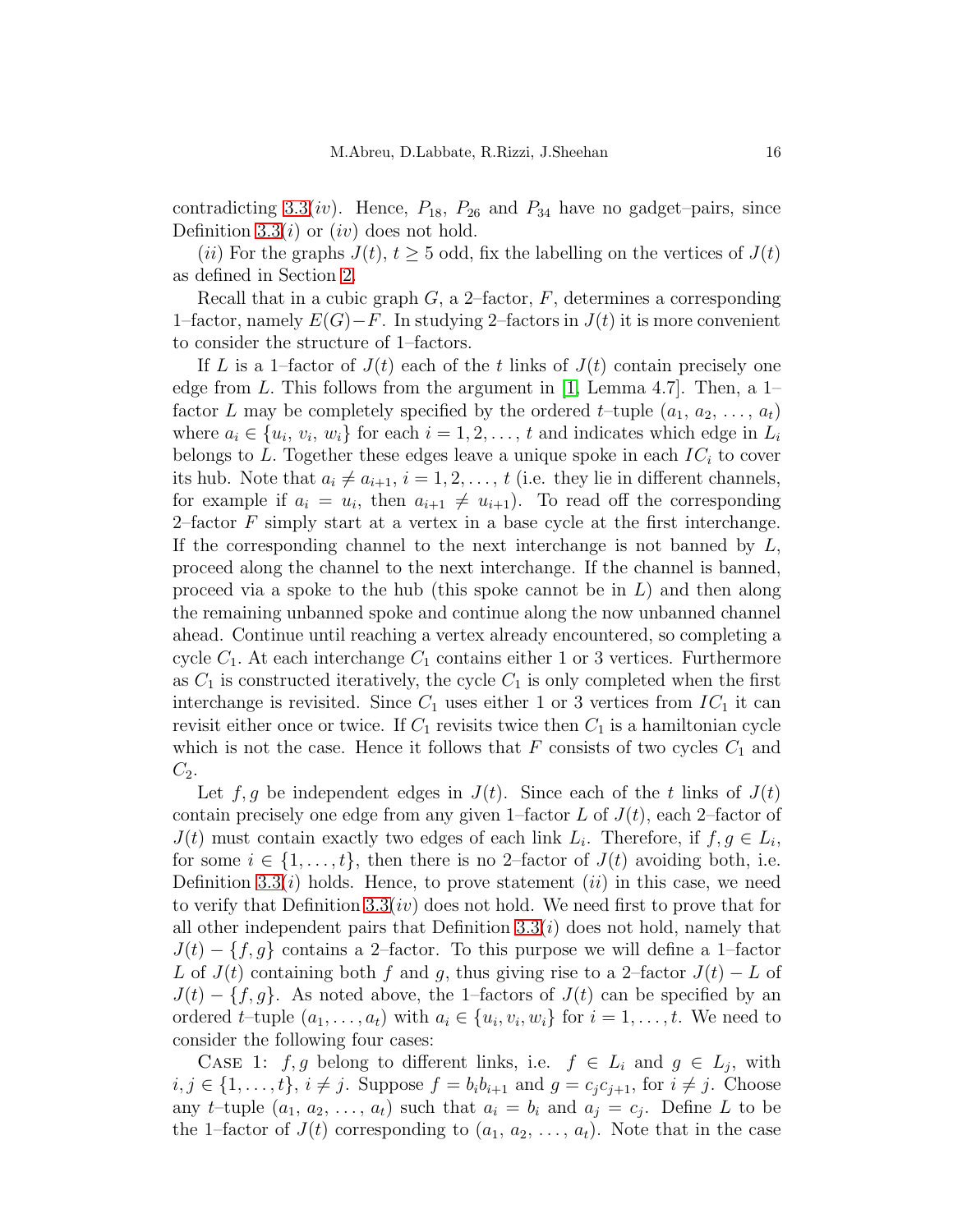$j = i + 1, b_{i+1} \neq c_j$ , since f and g are independent.

CASE 2: f belongs to a link and g is a spoke of the same index, i.e.  $f \in L_i$ and  $g \in IC_i$  for some  $i \in \{1, ..., t\}$ . Suppose  $f = b_i b_{i+1}$  and  $g = h_i c_i$ . Choose any t–tuple  $(a_1, a_2, \ldots, a_t)$  such that  $a_{i-1} \neq c_{i-1}$  and  $a_i = b_i$ . Define L to be the 1–factor of  $J(t)$  corresponding to  $(a_1, a_2, \ldots, a_t)$ . Since f and g are independent,  $c_i \neq b_i$ .

CASE 3: f belongs to a link and g is a spoke of different index, i.e.  $f \in L_i$ and  $g \in IC_j$ , with  $i, j \in \{1, ..., t\}$ ,  $i \neq j$ . Suppose  $f = b_i b_{i+1}$  and  $g = h_j c_j$ , for  $i \neq j$ . Choose any t–tuple  $(a_1, a_2, \ldots, a_t)$  such that  $a_i = b_i, a_{j-1} \neq c_{j-1}$ ,  $a_j \neq c_j$ . Define L to be the 1-factor of  $J(t)$  corresponding to  $(a_1, a_2, \ldots, a_t)$ . Moreover, choose  $a_{j-1}$  and  $a_j$  in different channels, which is always possible since there are three channels at each link and only one needs to be avoided.

CASE 4:  $f, g$  are both spokes in different interchanges, i.e.  $f \in IC_i$  and  $g \in IC_j$ , for  $i, j \in \{1, ..., t\}, i \neq j$ . Note that  $f, g$  cannot be two spokes in the same interchange since they are independent edges. Suppose  $f = h_i b_i$  and  $g = h_j c_j$ , for  $i \neq j$ . Choose any t-tuple  $(a_1, a_2, \ldots, a_t)$  such that  $a_{i-1} \neq b_{i-1}$ ,  $a_i \neq b_i, a_{j-1} \neq c_{j-1}, a_j \neq c_j$ , which is always possible since there are three channels at each link. Define L to be the 1-factor of  $J(t)$  corresponding to  $(a_1, a_2, \ldots, a_t).$ 

In each case, the 2–factor F corresponding to  $J(t) - L$  is well defined and it avoids both f and g, thus Definition  $3.3(i)$  does not hold.

This leaves us to prove that in the case  $f, g \in L_i$  for some  $i \in \{1, ..., t\}$ , in which Definition [3.3\(](#page-6-0)*i*) holds, Definition 3.3(*iv*) does not hold. To this purpose, we choose one of the edges  $\{ac, ad, bc, bd\}$  (cf. Definition [3.3\(](#page-6-0)*iv*)), say ac, and find a 2-factor for which Definition  $3.3(iv)$  does not hold. Suppose, that  $f = ab = a_i a_{i+1}$  and  $g = cd = c_i c_{i+1}$ , with  $a_i, c_i \in \{u_i, v_i, w_i\}$ , and consider the graph  $J(t) - \{f, g\} + \{ac\} = J(t) - \{f, g\} + \{a_i c_i\}.$ 

Recall that the flower snark has the dihedral group  $D_{2t}$  as automorphism group ([\[13\]](#page-18-13)) with vertex orbits  $[h_1] := \{h_i : i = 1, ..., t\}, [w_1] := \{w_i : i =$  $1, \ldots, t$ , and  $[u_1] := \{u_i, v_i : i = 1, \ldots, t\}$ . Then, w.l.o.g. we can consider the following two cases:

CASE A:  $a_i, c_i \in [u_1]$ , say  $a_i = u_1$  and  $c_i = v_1$ .

In this case the graph  $J(t) - \{f, g\} + \{u_1v_1\}$  admits a 2-factor F of type  $[3, t, 6, \ldots, 6]$  with cycles  $(u_1h_1v_1), (w_1w_2 \ldots w_t)$ , and  $(u_ih_iv_iv_{i+1}h_{i+1}u_{i+1}),$  for  $i = 2, 4, \ldots, t - 1.$ 

CASE B:  $a_i \in [u_1]$  and  $c_i \in [w_1]$ , say  $a_i = u_1$  and  $c_i = w_1$  respectively.

In this case the graph  $J(t) - \{f, g\} + u_1w_1$  admits a 2-factor F of type  $[3, t + 6, 6, \ldots, 6]$  with cycles  $(u_1h_1w_1), (v_1v_2 \ldots v_th_tw_tw_{t-1}h_{t-1}u_{t-1}u_t)$ , and  $(u_i h_i w_i w_{i+1} h_{i+1} u_{i+1}),$  for  $i = 2, 4, \ldots, t-3.$ 

In both cases, the cycle of F containing  $a_i c_i$  is odd (of length 3) and it has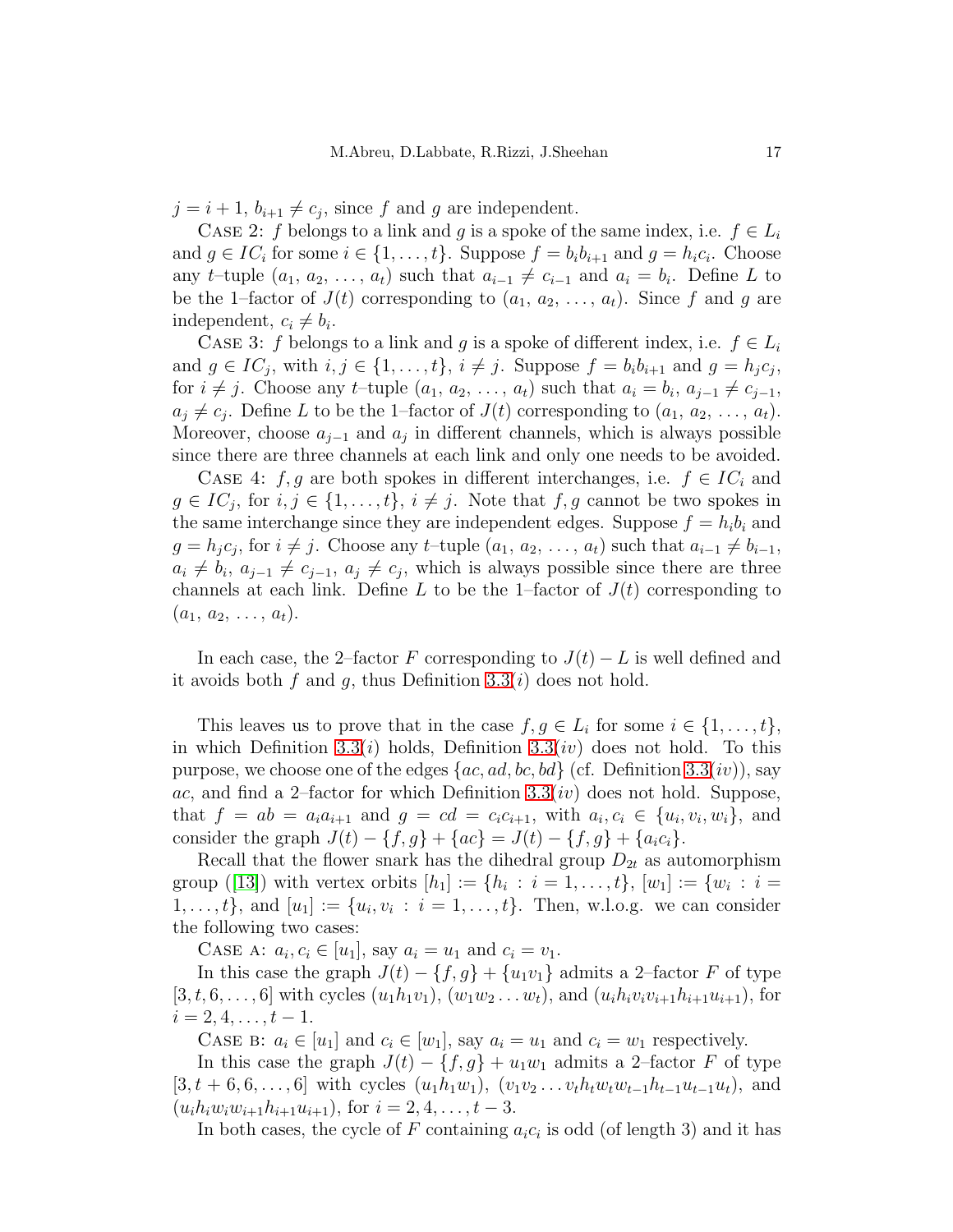some even cycles as well, implying that Definition  $3.3(iv)$  does not hold.

Therefore, we can conclude that  $J(t)$  has no gadget–pairs.  $\Box$ 

The results obtained so far give rise to the following partial characterization:

**Theorem 5.3** Let G be an odd 2-factored snark of cyclic edge-connectivity four that can be constructed from the Petersen graph and the Flower snarks using the bold–gadget dot product construction. Then  $G \in \{P_{18}, P_{26}, P_{34}\}.$ 

Proof. There is no possibility to construct other odd 2–factored snarks from the Flower snarks  $J(t)$ ,  $t > 5$  odd, with the bold–gadget dot product construction by Lemma [5.1](#page-13-0) and Lemma [5.2\(](#page-13-1)*ii*).

The Blanuša2 snark  $P_{18}$ ,  $P_{26}$ , and  $P_{34}$  have been constructed iteratively via the bold–gadget dot product from the Petersen graph using the existence of bold–edges in Petersen (Lemma [3.2\)](#page-5-2),  $P_{18}$  (Lemma [3.8\)](#page-10-2),  $P_{26}$  (Proposition [4.1\)](#page-11-1) and gadget–pairs in Petersen (Lemma [3.5\)](#page-6-2). Since  $P_{34}$  has no bold–edges by Proposition [4.2](#page-12-0) and  $P_{18}$ ,  $P_{26}$ ,  $P_{34}$  have no gadget–pairs by Lemma [5.2\(](#page-13-1)*i*), there is no possibility to apply the bold–gadget dot product any further to these graphs.  $\Box$ 

<span id="page-17-1"></span>Conjecture 5.4 Let G be a cyclically 5–edge connected odd 2–factored snark. Then G is either the Petersen graph or the Flower snark  $J(t)$ , for odd  $t \geq 5$ .

Remark 5.5 (i) A minimal counterexample to Conjecture [5.4](#page-17-1) must be a cyclically 5–edge connected snark of order at least 36 (cf. Remark [4.3\)](#page-12-2). Moreover, as highlighted in [\[9\]](#page-18-12), order 34 is a turning point for several properties of snarks.

(ii) It is very likely that, if such counterexample exists, it will arise from the superposition applied to one of the known odd 2–factored snarks.

(iii) We have also checked that the snark of order 46, of perfect matching index  $\tau(G) = 5$ , constructed by Hägglund in [\[22\]](#page-19-15), counterexample to a strengthening of Fulkerson's conjecture [\[14,](#page-18-14) [30\]](#page-19-16), is not odd 2–factored. Moreover, the Flower snark is odd 2-factored but it has  $\tau(G) = 4$  (cf. [\[14\]](#page-18-14)). Hence, there is no relation between odd 2–factored snarks and their perfect matching index being 5.

### <span id="page-17-0"></span>References

[1] M. Abreu, R. Aldred, M. Funk, B. Jackson, D. Labbate and J. Sheehan. Graphs and digraphs with all 2–factor isomorphic. J. Combin. Th. Ser. B, 92 (2004), no. 2, 395–404.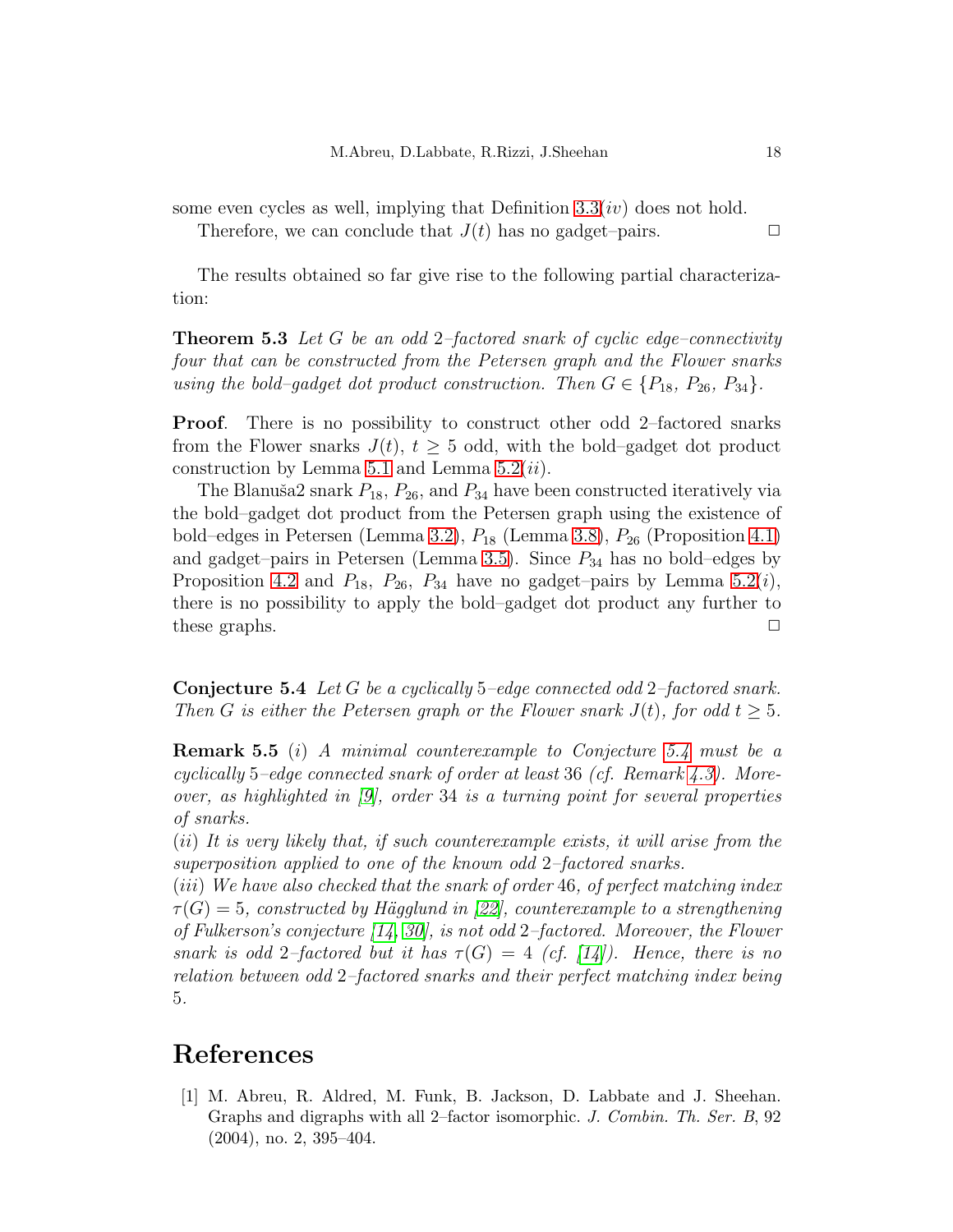- <span id="page-18-5"></span>[2] M. Abreu, R. Aldred, M. Funk, B. Jackson, D. Labbate and J. Sheehan. Corrigendum to "Graphs and digraphs with all 2–factors isomorphic" [J. Combin. Theory Ser. B 92 (2) (2004), 395-404]. J. Combin. Th. Ser. B, 99 (2009), no. 1, 271–273.
- <span id="page-18-2"></span>[3] M. Abreu, A. Diwan, B. Jackson, D. Labbate and J. Sheehan. Pseudo 2–Factor Isomorphic Regular Bipartite Graphs. J. Combin. Th. Ser. B, 98 (2008), no. 2, 432–442.
- <span id="page-18-8"></span><span id="page-18-7"></span>[4] M. Abreu, D. Labbate and J. Sheehan. Pseudo and strongly pseudo 2–factor isomorphic regular graphs. European J. Combin., 33, (2012), 1847-1856.
- <span id="page-18-4"></span>[5] M. Abreu, D. Labbate and J. Sheehan. Irreducible pseudo 2–factor isomorphic cubic bipartite graphs. Des. Codes Cryptogr., 64 (2012), 153-160.
- [6] R. Aldred, M. Funk, B. Jackson, D. Labbate and J. Sheehan. Regular bipartite graphs with all 2–factors isomorphic. J. Combin. Th. Ser. B,  $92$  (2004), no. 1, 151–161.
- <span id="page-18-9"></span>[7] R.E.L. Aldred, D.A. Holton, J. Sheehan. 2–factors with prescribed and proscribed edges. J. Graph Theory, 49 (2005), no. 1, 48-58.
- <span id="page-18-11"></span>[8] W. Bosma, J. Cannon, C. Playoust. The Magma algebra system. I. The user language. J. Symbolic Comput., 24 (1997), 235-265.
- <span id="page-18-12"></span>[9] G. Brinkmann, J.Goedgebeur, J. Hägglund and K. Markström. Generation and properties of snarks (submitted).
- <span id="page-18-3"></span><span id="page-18-0"></span>[10] J.A. Bondy and U.S.R. Murty, U. S. R. Graph Theory, Springer Series: Graduate Texts in Mathematics , Vol. 244, 2008.
- [11] A.A. Diwan. Disconnected 2–factors in planar cubic bridgeless graphs. J. Combin. Th. Ser. B, 84 (2002), 249–259.
- <span id="page-18-6"></span>[12] R.J. Faudree, R.J. Gould, and M.S. Jacobson. On the extremal number of edges in 2–factor hamiltonian graphs. Graph Theory - Trends in Mathematics, Birkhäuser (2006), 139–148.
- <span id="page-18-13"></span>[13] C. Fiori, B. Ruini. Infinite Classes of Dihedral Snarks. Mediterr. J. Math., 5 (2008), no. 2, 199–210.
- <span id="page-18-14"></span>[14] J.L. Fouquet, J.M. Vanherpe. On the perfect matching index of a bridgeless cubic graph. ArXiv: 0904.1296v1.
- <span id="page-18-10"></span>[15] J.L. Fouquet, H. Thuillier, J.M. Vanherpe. On a family of cubic graphs containing the flower snarks. Discuss. Math. Graph Theory, 30 (2010), no. 2, 289-314.
- <span id="page-18-1"></span>[16] D. R. Fulkerson. Blocking and anti-blocking pairs of polyhedra. Math. Programming, 1 (1971), 168-194.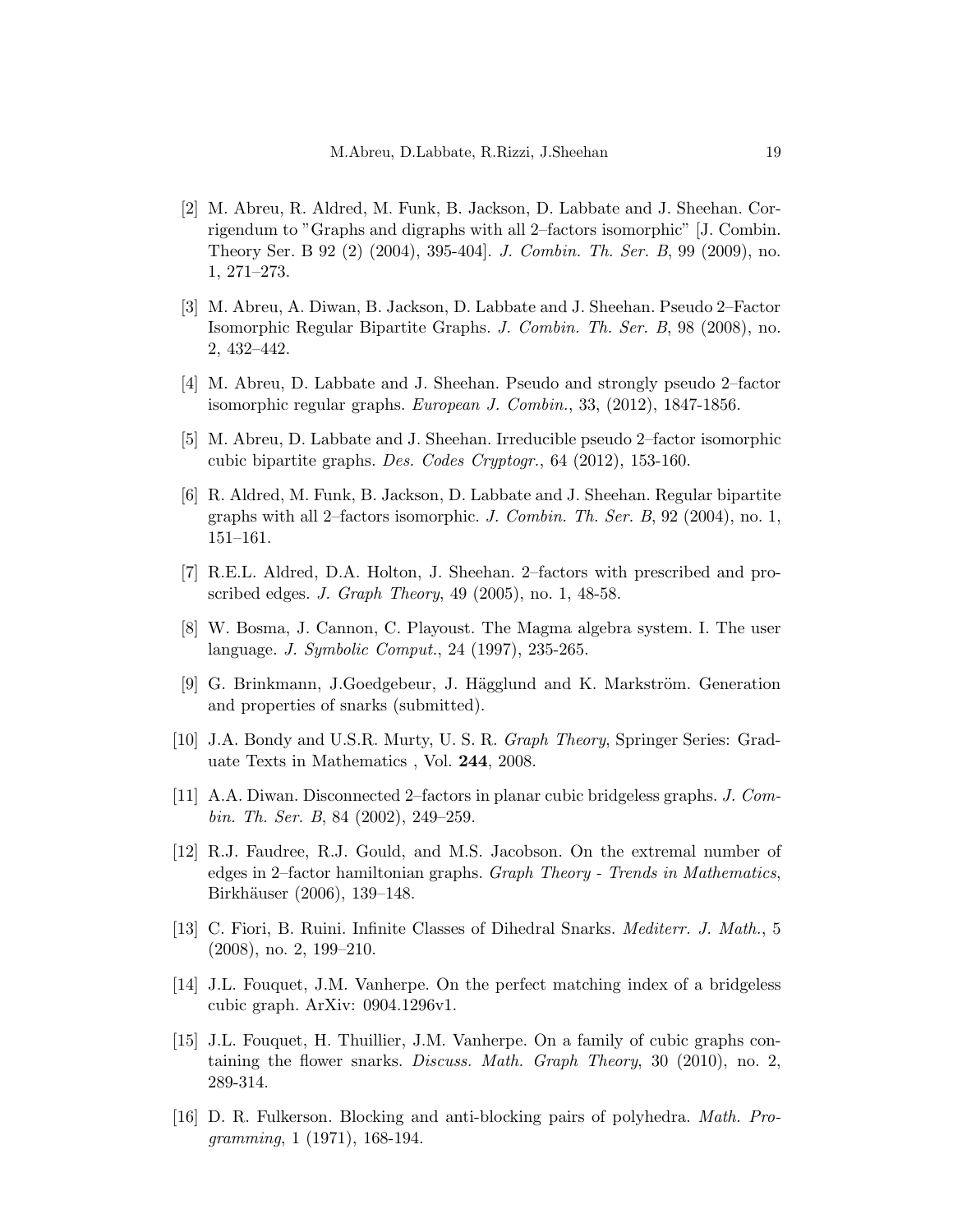- <span id="page-19-9"></span><span id="page-19-6"></span>[17] M.Funk, D. Labbate. Minimally One–Factorable r-Regular Bipartite Graphs. Discrete Math. 216 (2000), no. 1–3, 121–137.
- <span id="page-19-5"></span>[18] M. Funk, B. Jackson, D. Labbate, J. Sheehan. Det–extremal cubic bipartite graphs. J. Graph Theory, 44 (2003), no. 1, 50–64.
- <span id="page-19-1"></span>[19] M. Funk, B. Jackson, D. Labbate and J. Sheehan. 2–factor hamiltonian graphs. J. of Combin. Th. Ser. B, 87 (2003), no.1, 138–144.
- <span id="page-19-14"></span>[20] M. Gardner. Mathematical games: Snarks, boojums and other conjectures related to the four–color–map theorem. Sci. Am., 234 (1976), no. 4, 126-130.
- <span id="page-19-15"></span>[21] J. Hägglund. Personal communication (2011).
- <span id="page-19-13"></span>[22] J. Hägglund. On snarks that are far from being 3-edge colorable. [arXiv:1203.2015v](http://arxiv.org/abs/1203.2015)1.
- <span id="page-19-0"></span>[23] F. Harary, The Determinant of the Adjacency Matrix of a Graph. SIAM Rev., 4 (1962), no. 3, 202–210.
- <span id="page-19-11"></span>[24] D.A. Holton and J. Sheehan. The Petersen graph. Australian Mathematical Society Lecture Series, 7. Cambridge University Press, Cambridge, 1993.
- <span id="page-19-12"></span>[25] R. Isaacs. Infinite families on nontrivial trivalent graphs which are not Tait colourable. Amer. Math. Monthly, 82 (1975), 221–239.
- <span id="page-19-7"></span>[26] M. Kochol. Snarks without small cycles. J. Combin. Theory Ser. B., 67 (1996), no. 1, 34–47.
- <span id="page-19-8"></span>[27] D. Labbate. On 3–Cut Reductions of Minimally 1-Factorable Cubic Bigraphs. Discrete Math., 231, (2001), no.1, 303–310.
- [28] D. Labbate. Characterizing Minimally 1-factorable  $r$ -Regular Bipartite Graphs, Discrete Math., 248 (2002), no. 1–3, 109–123.
- <span id="page-19-16"></span><span id="page-19-10"></span>[29] D. Labbate. Amalgams of cubic bipartite graphs. Des. Codes Cryptogr., 32 (2004), no. 1–3, 267–275.
- <span id="page-19-2"></span>[30] G. Mazzuoccolo. Covering a 3–graph with perfect matching. [arXiv:1111.1871v](http://arxiv.org/abs/1111.1871)2.
- [31] N. Robertson, P. Seymour and R. Thomas. Tutte's edge-colouring conjecture. J. Combin. Theory Ser. B, 70 (1997), no. 1, 166–183.
- <span id="page-19-3"></span>[32] P. D. Seymour. Sums of circuits. In Graph theory and related topics (Proc. Conf., Univ. Waterloo, Waterloo, Ont., 1977), pages 341-355. Academic Press, New York, 1979.
- <span id="page-19-4"></span>[33] G. Szekeres. Polyhedral decompositions of cubic graphs. Bull. Austral. Math. Soc., 8 (1973), 367-387.